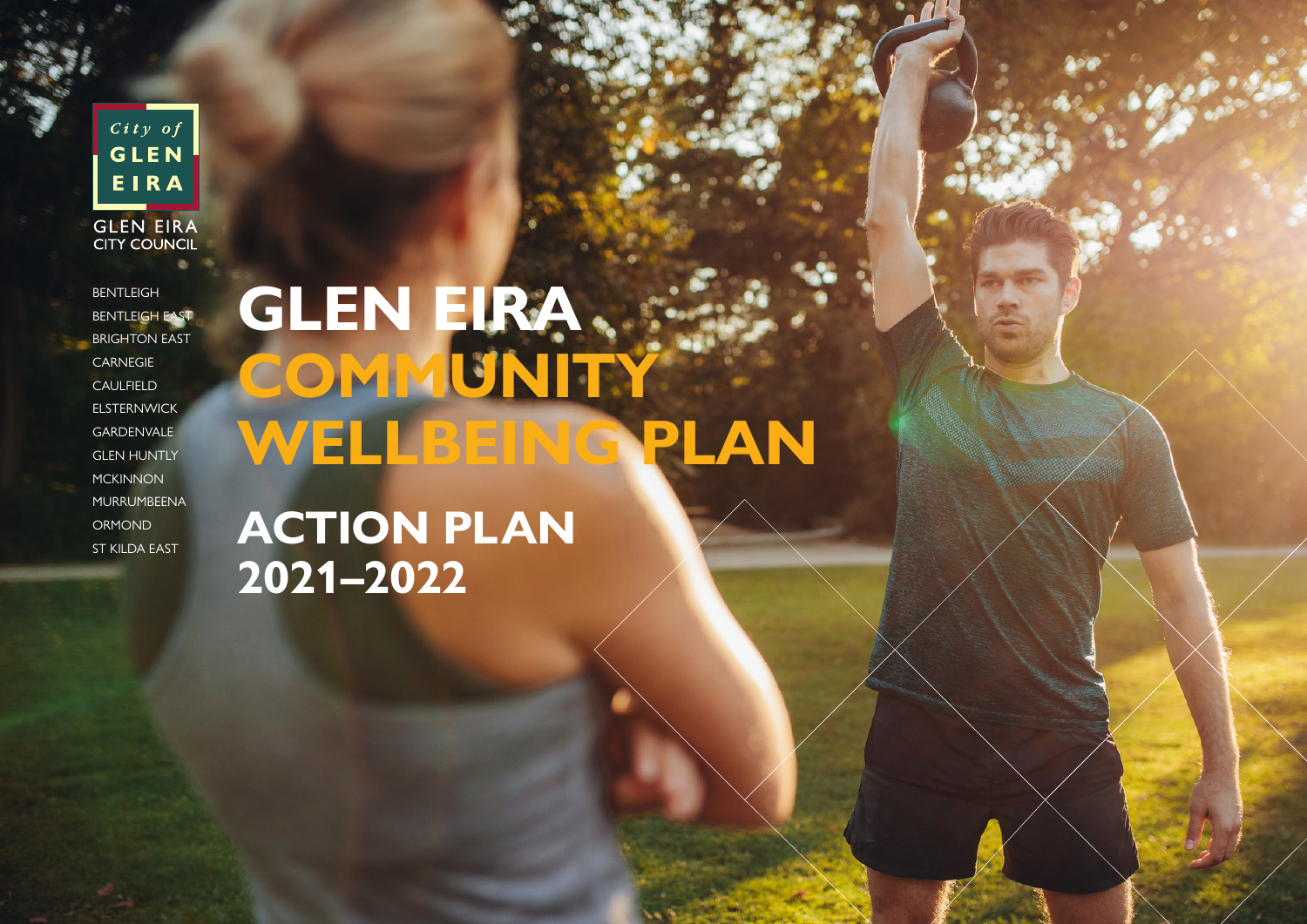#### **GLEN EIRA INTRODUCTION**

This is the first annual *Community Wellbeing Action Plan 2021–2022* to implement the *Community Wellbeing Plan 2021–2025*. It outlines Council commitments and actions to address community health and wellbeing priorities and sets out how it will work with the community, government and organisations to improve outcomes across Glen Eira.

The *Community Wellbeing Plan 2021–2025* was developed using research, evaluation, collaboration and community engagement. It outlines six priority areas focused on creating a healthier, more resilient and more socially connected Glen Eira community for the next four years.

The *Community Wellbeing Plan 2021–2025* priorities are:



The impacts of the COVID-19 pandemic on the community have been significant throughout 2020 and 2021. Our community has experienced lockdowns, outbreaks, restrictions to movement and employment, remote learning and changes to the way we go about our daily lives. With the current vaccination campaign aiming to protect us as we learn to live with COVID-19, many of us face challenges as the community starts to re-open, including poor mental health, social isolation, financial stress and health vulnerabilities. Council will work with the community to build confidence, resilience, belonging and a return to community life.

This *Community Wellbeing Action Plan 2021–2022* outlines the key actions for each priority area and its associated objectives. Each action identifies what will be delivered, the measures relevant for achievement, who in Council will lead and report on the implementation of each action and the population group targeted to benefit.

The *Action Plan* summarises the broad strategic direction for Council's health and wellbeing commitments which will be further supported in detail across Council department business plans and operational workplans.

The *Action Plan* relies on working in partnership and collaboratively across Council, with community groups, community organisations, government, businesses and of course with our community to successfully achieve the *Community Wellbeing Action Plan 2021–2022* goals in its first year and for future years to come.

Actions in the *Plan* have been developed with some basic assumptions about easing of COVID-19 restrictions and an ability to resume face-to-face interactions in a safe way. Should restrictions continue throughout the 2021–2022 year, there may be limitations with implementing some actions in this *Plan*.

The timeframe for completion of all Year One actions is from October 2021 to June 2022.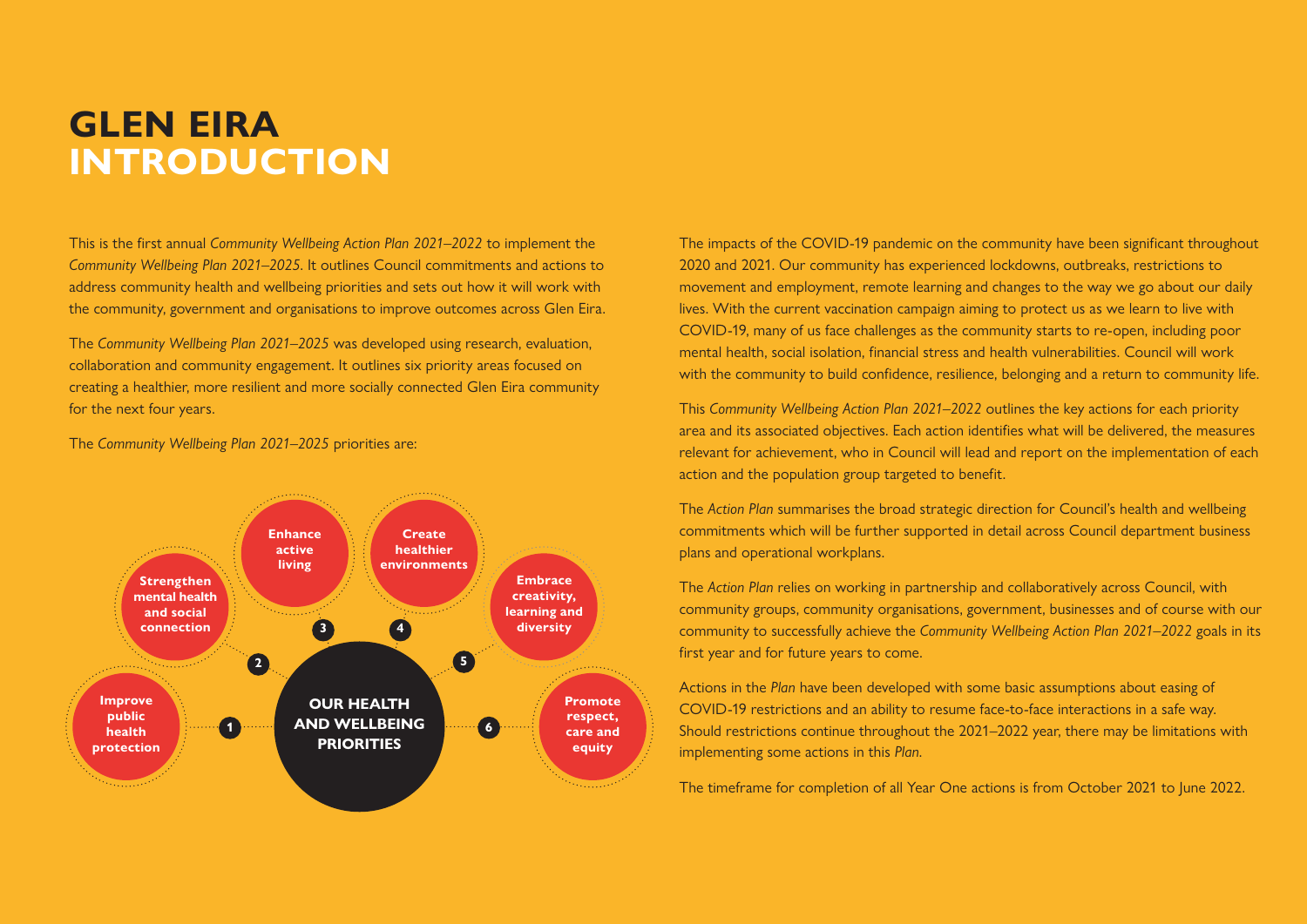#### **01 IMPROVE PUBLIC HEALTH PROTECTION**

Our priority to improve public health protection will help prevent disease and strengthen our community's preparedness for both current and future public health challenges. We will focus on protection, management and being proactive in our approach to public health safety for our community. Actions are intended to build resilience, so our community can safely respond to the COVID-19 pandemic and recover from its effects.

We will provide public health information to our community about staying safe and responding to climate change and associated extreme weather events, such as heatwaves and floods. This will be particularly important for vulnerable members of our community including older people and those with underlying health conditions.

A key role of Council is to provide accessible public health education, information and communications, working in partnership with Federal and State governments, local service providers and community organisations to inform our community about how to prevent disease, maintain optimal health and respond to public health challenges.

The objectives to progress the priority to improve public health protection are:

- **> Enhance our community's preparedness, resilience and recovery from COVID-19.**
- **> Prioritise actions that enhance public health protection to keep our community safe (eg. immunisation services and infectious disease outbreaks).**
- **> Enhance our community's preparedness for the health and wellbeing impacts of climate change.**
- **> Strengthen how we manage both current and future public health priorities and emergencies.**
- **> Reduce the risks of public health impacts for people in our community who have the greatest vulnerability.**

Our success will be measured by demonstrated gains in:

- dissemination of public health information to increase community awareness about how to respond, recover and adapt to COVID-19 in our community;
- promotion of Council's immunisation services to improve vaccination rates across all age groups and in particular vulnerable members of the community;
- increased community awareness on preparing for the health impacts of climate change; and
- initiatives to support people who experience vulnerability and disadvantage.

The following actions highlight how we will support progress in improving public health protection in 2021–2022.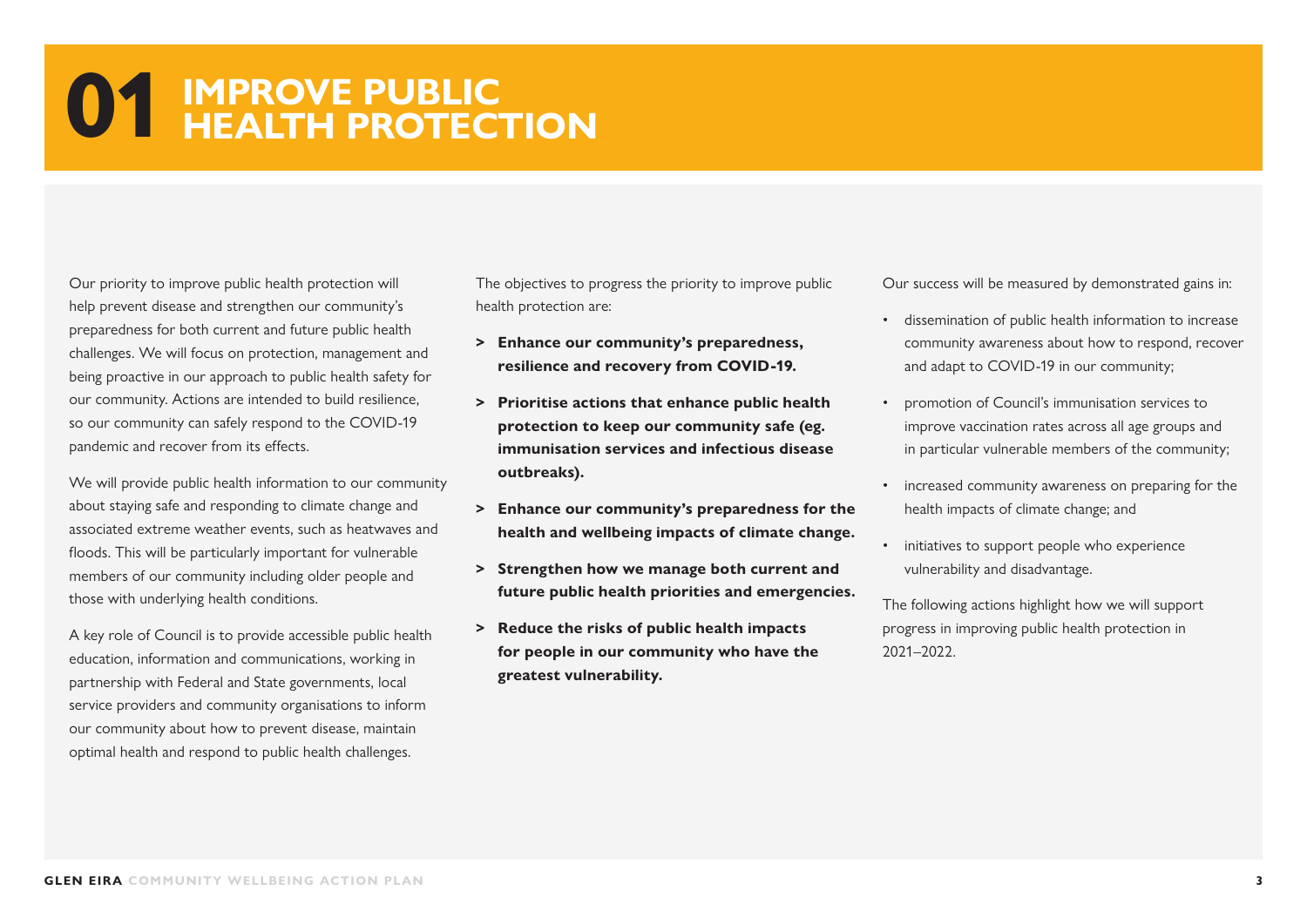### **01 IMPROVE PUBLIC HEALTH PROTECTION**

|       | <b>2021-2022 ACTIONS</b>                                                                                                                                                          | <b>POPULATION</b><br><b>GROUPS</b>                                                                                                                       | <b>MEASURE</b>                                                                                                                                                                                                           | <b>LEAD COUNCIL</b><br><b>DEPARTMENTS</b> |
|-------|-----------------------------------------------------------------------------------------------------------------------------------------------------------------------------------|----------------------------------------------------------------------------------------------------------------------------------------------------------|--------------------------------------------------------------------------------------------------------------------------------------------------------------------------------------------------------------------------|-------------------------------------------|
| 1.1   | Implement the COVID-19 Community Recovery Plan<br>2021-2022.                                                                                                                      | All                                                                                                                                                      | Ninety per cent delivery of 2021-2022 actions                                                                                                                                                                            | Community<br>Development                  |
| $1.2$ | Provide vaccinations to infants and secondary<br>school students in accordance with the National<br><b>Immunisation Schedule.</b>                                                 | Children<br>Youth                                                                                                                                        | Ten community immunisation sessions delivered each month.<br>Immunisation programs delivered for all secondary schools<br>for Years 7 and 10.<br>Seven thousand vaccinations provided to infants and school<br>children. | Family, Youth<br>and Children             |
| 1.3   | Provide accessible public health information<br>and material to educate the community about<br>health protection during extreme weather events<br>associated with climate change. | All<br>People with<br>disability<br>Cultural and<br>linguistical diverse<br>(CALD)<br>Older adults<br>Population groups<br>experiencing<br>vulnerability | Five information campaigns delivered to address floods,<br>heatwaves, fires, storms and power outages.                                                                                                                   | Community<br>Development                  |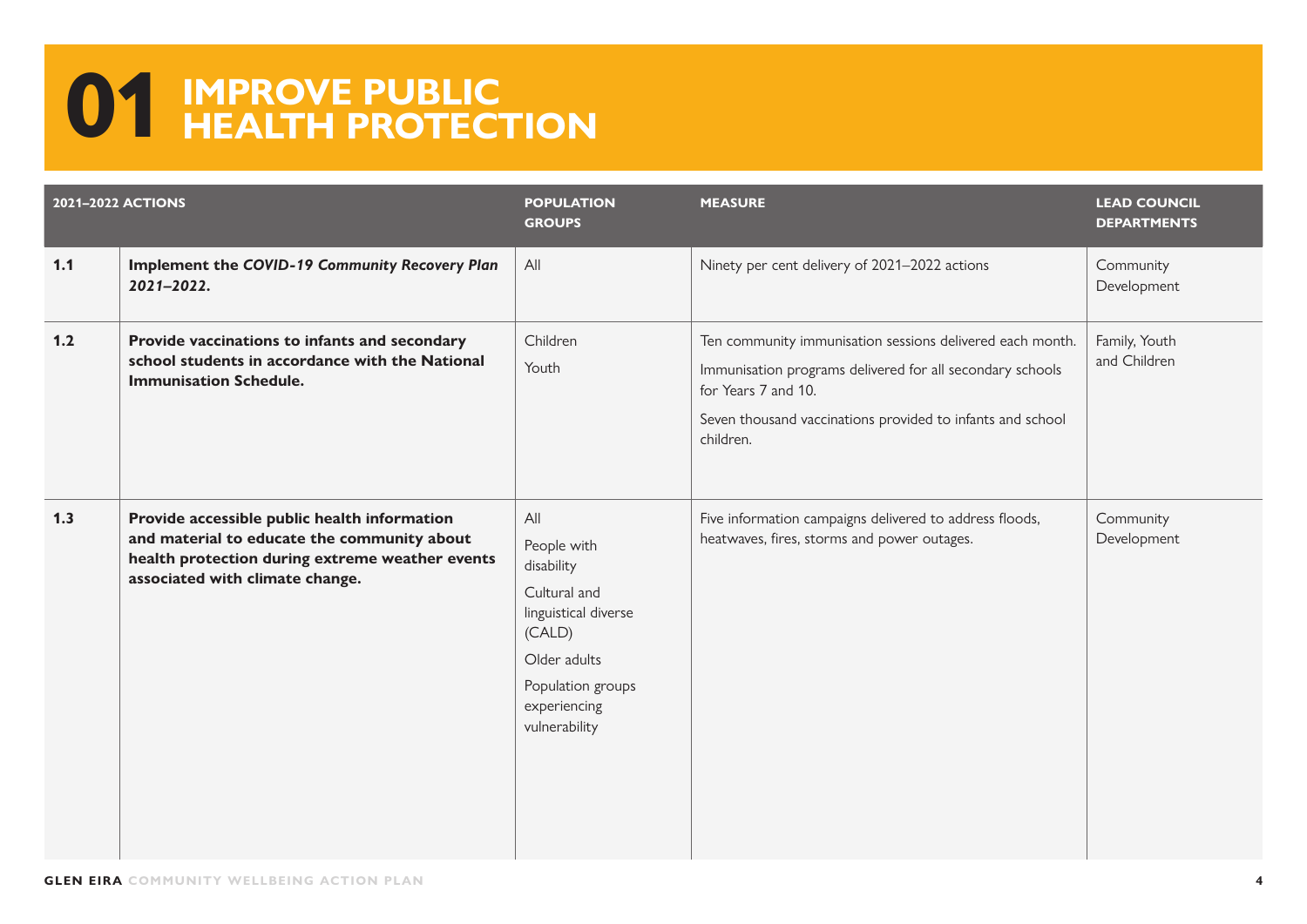### **01 IMPROVE PUBLIC HEALTH PROTECTION**

| <b>2021-22 ACTIONS</b> |                                                                                                                                                                                                                                                              | <b>POPULATION</b><br><b>GROUPS</b> | <b>MEASURE</b>                                                                                                                                                                                                              | <b>LEAD COUNCIL</b><br><b>DEPARTMENTS</b>                  |
|------------------------|--------------------------------------------------------------------------------------------------------------------------------------------------------------------------------------------------------------------------------------------------------------|------------------------------------|-----------------------------------------------------------------------------------------------------------------------------------------------------------------------------------------------------------------------------|------------------------------------------------------------|
| 1.4                    | Provide education and enforcement to prevent<br>foodborne illness.                                                                                                                                                                                           | All                                | Ninety five per cent of all registered food businesses<br>inspected.                                                                                                                                                        | Community, Safety<br>and Compliance                        |
| 1.5                    | Prevent the spread of infectious disease in<br>community and commercial settings.                                                                                                                                                                            | All                                | Ninety five per cent of all registered beauty therapists,<br>rooming houses, student accommodation, skin penetration,<br>tattooist and colonic irrigation premises assessed against<br>Victorian regulations and standards. | Community, Safety<br>and Compliance                        |
| 1.6                    | <b>Review Council's Municipal Emergency Management</b><br>Plan including emergency response and heatwave,<br>influenza pandemic, flood emergency and security<br>sub plans to ensure Council responses protect the<br>health and wellbeing of the community. | All                                | Emergency Management Plan and sub plans meet the regional<br>Emergency Management Planning Committee assurance<br>requirements.                                                                                             | Municipal<br>Emergency<br>Management Planning<br>Committee |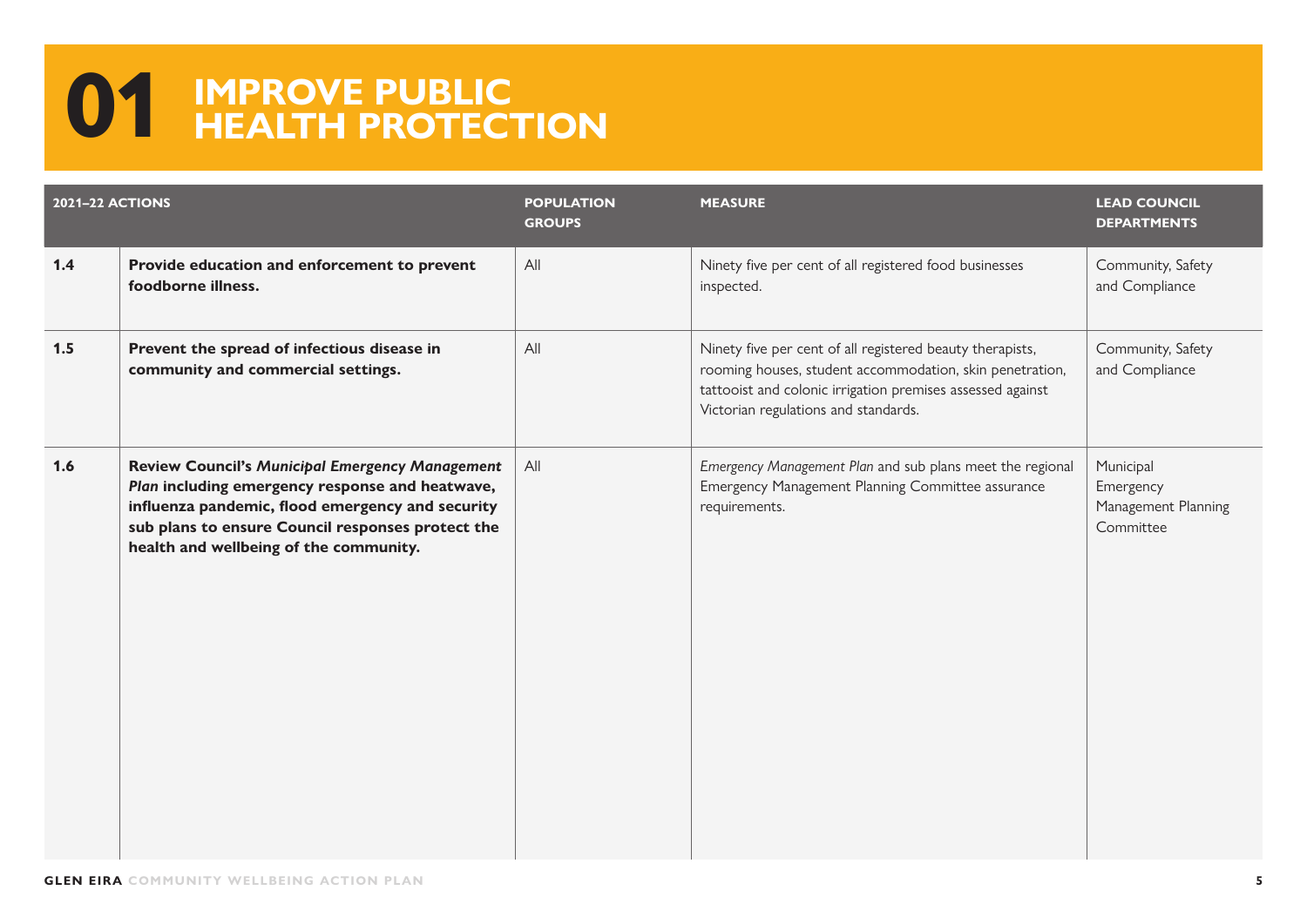Our priority is to improve mental health outcomes for the community and provide opportunities for social connection and a sense of belonging. We will work to support the community to be more engaged and socially connected within their neighbourhoods and through a range of social, community and recreational opportunities. By helping to reduce social isolation and loneliness we will support improved mental wellbeing and stronger community connections. We will support Glen Eira's strong and dynamic volunteer culture that contributes to social connection across the community.

We will work with local mental health and wellbeing services to ensure people accessing Council programs are informed about how to navigate and access mental health services as and when they need them. We will provide access to clear and up-to-date information that helps people to understand their mental health needs, identify appropriate services, access treatment, care and support and find online self-help resources.

The objectives to progress the priority to strengthen mental health and social connection are:

- **> Provide opportunities for our community to connect and participate in community life.**
- **> Create a more resilient community in partnership with community groups and organisations.**
- **> Strengthen social connections and enhance mental wellbeing.**
- **> Promote and sustain volunteering in the community.**
- **> Maximise equity of access across Council programs and services.**

Our success will be measured by demonstrated gains in:

- a positive trend in community and civic participation; and
- community satisfaction across Council services and programs.

The following are our actions for strengthening mental health and social connection in 2021–2022.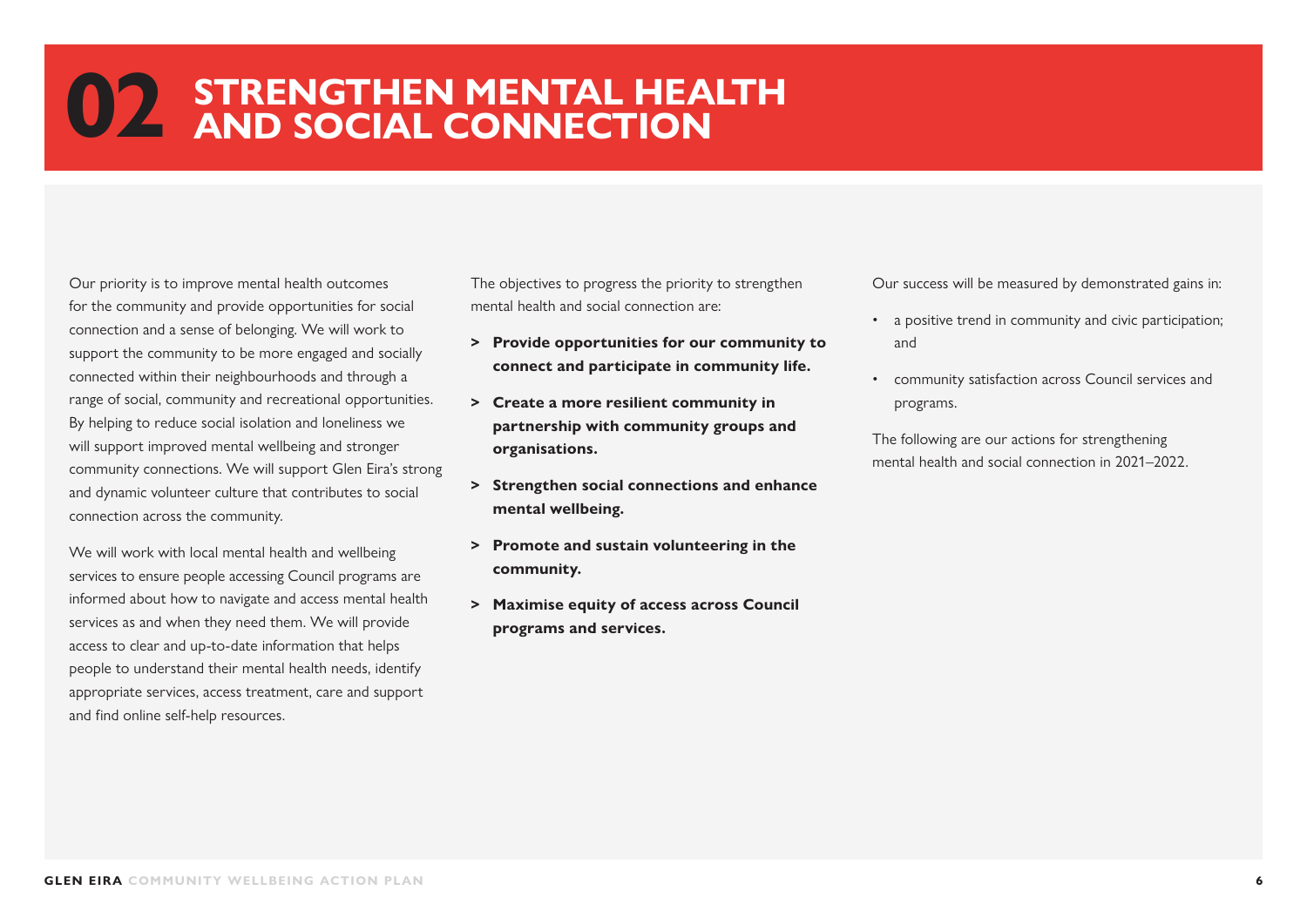| <b>2021-22 ACTIONS</b> |                                                                                                                                                                                                                                                             | <b>POPULATION</b><br><b>GROUPS</b>                                                                                   | <b>MEASURE</b>                                                                                                                                | <b>LEAD COUNCIL</b><br><b>DEPARTMENTS</b>       |
|------------------------|-------------------------------------------------------------------------------------------------------------------------------------------------------------------------------------------------------------------------------------------------------------|----------------------------------------------------------------------------------------------------------------------|-----------------------------------------------------------------------------------------------------------------------------------------------|-------------------------------------------------|
| 2.1                    | Ensure vulnerable members of the community<br>who are registered with State or Commonwealth<br>home support programs have access to a<br>community transport service to actively<br>participate in community life.                                          | Older adults                                                                                                         | Four thousand trips of community transport service<br>delivered.                                                                              | Aged Care and<br>Independent<br>Living Services |
| 2.2                    | Deliver a live events program to provide<br>opportunities for social connection and positive<br>mental health.                                                                                                                                              | All                                                                                                                  | Ten outdoor events and festivals.<br>Six exhibitions in the Glen Eira City Council Gallery.                                                   | Libraries, Arts and<br>Culture                  |
| 2.3                    | Deliver the Glen Eira@home online program to<br>reduce isolation and improve mental health<br>outcomes for people at home.                                                                                                                                  | All                                                                                                                  | Six targeted online programs per month to reduce isolation<br>delivered.                                                                      | Libraries, Arts and<br>Culture                  |
| 2.4                    | Review Council's funding agreements to Glen Eira<br>Neighbourhood Houses to ensure that health and<br>wellbeing programs and services are delivered to<br>improve mental health and connections for people<br>who experience vulnerability or disadvantage. | All<br>People with disability<br>CALD<br>Children<br>Older adults<br>Population groups<br>experiencing vulnerability | New three-year funding agreements in place for Glen Eira's<br>Neighbourhood Houses.                                                           | Community<br>Development                        |
| 2.5                    | <b>Facilitate and support Senior Citizen Centres</b><br>and community spaces for older adults to socially<br>connect and provide programs that support<br>health and wellbeing.                                                                             | Older adults                                                                                                         | Free facility use provided to local senior citizen clubs<br>in Bentleigh, Bentleigh East, Carnegie, Caulfield South,<br>Moorleigh and Ormond. | Community<br>Development                        |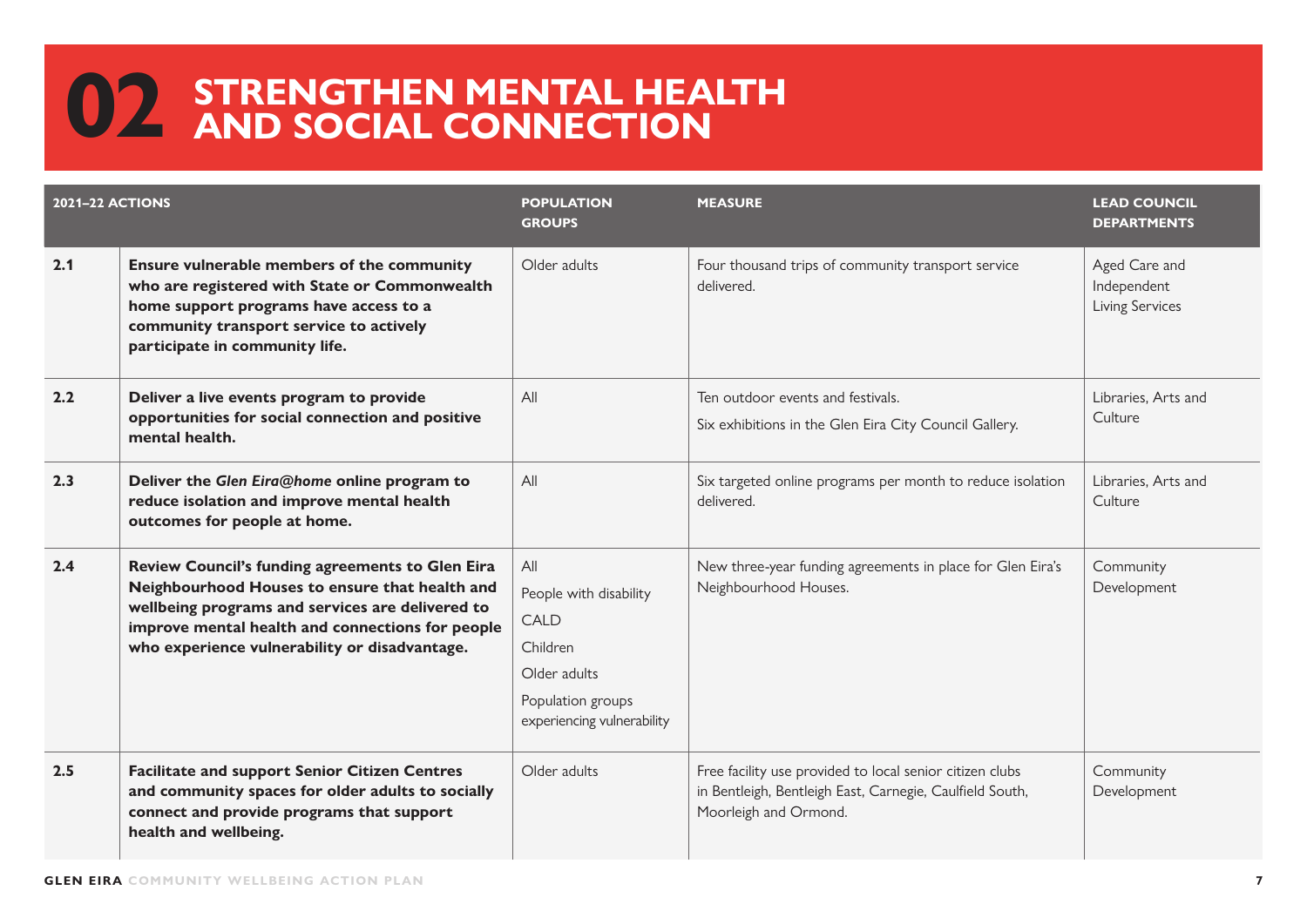| <b>2021-22 ACTIONS</b> |                                                                                                                                                                                          | <b>POPULATION</b><br><b>GROUPS</b>                                                                       | <b>MEASURE</b>                                                                                                                                                                                            | <b>LEAD COUNCIL</b><br><b>DEPARTMENTS</b> |
|------------------------|------------------------------------------------------------------------------------------------------------------------------------------------------------------------------------------|----------------------------------------------------------------------------------------------------------|-----------------------------------------------------------------------------------------------------------------------------------------------------------------------------------------------------------|-------------------------------------------|
| 2.6                    | <b>Expand Council's social support programs for</b><br>older people and across generations to enhance<br>mental health and connection.                                                   | Older adults                                                                                             | One thousand five hundred hours of delivery of the seniors'<br>Explorers' Program.<br>Two new activities delivered that bring together younger and<br>older people for interaction and social connection. | Aged Care and<br>Independent Living       |
| 2.7                    | Deliver a mental health information campaign in<br>partnership with sporting and community groups<br>to improve access to mental health services.                                        | All                                                                                                      | Mental health campaign delivered.                                                                                                                                                                         | Community<br>Development                  |
| 2.8                    | Support not-for-profit community organisations<br>to deliver initiatives and services that respond<br>to emerging vulnerabilities and promote active<br>participation in community life. | All<br>People with disability<br>CALD<br>Older adults<br>Population groups<br>experiencing vulnerability | Level of funding provided to not-for-profit community groups<br>through the Glen Eira Community Grants Program.                                                                                           | Community<br>Development                  |
| 2.9                    | Develop a plan for an Aboriginal and Torres Strait<br>Islander Youth Network to strengthen social<br>connection and mental health of First Nation's<br>young people.                     | Aboriginal and Torres<br>Strait Islander young<br>people                                                 | Plan developed and approved by Reconciliation Action Plan<br>(RAP) Advisory Group for the establishment of a Youth<br>Network.                                                                            | Community<br>Development                  |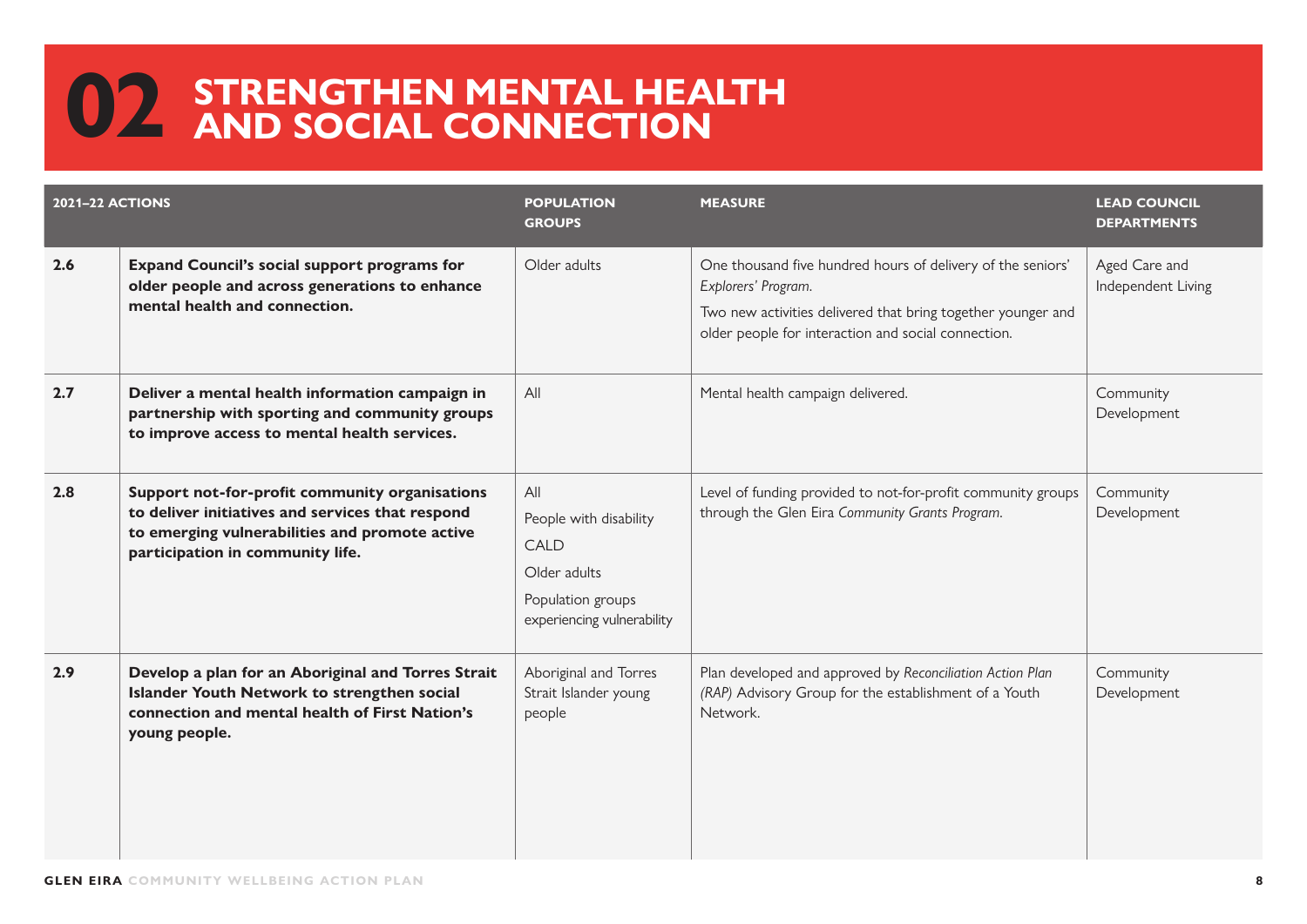| <b>2021-22 ACTIONS</b> |                                                                                                                                                                                   | <b>POPULATION</b><br><b>GROUPS</b>                                                                            | <b>MEASURE</b>                                                                                                                             | <b>LEAD COUNCIL</b><br><b>DEPARTMENTS</b> |
|------------------------|-----------------------------------------------------------------------------------------------------------------------------------------------------------------------------------|---------------------------------------------------------------------------------------------------------------|--------------------------------------------------------------------------------------------------------------------------------------------|-------------------------------------------|
| 2.10                   | Deliver training programs for volunteers and<br>volunteer organisations to promote and support<br>volunteering in the community.                                                  | Community groups and<br>organisations<br>Volunteers<br>People with disability<br>Young people<br>Older adults | Two training sessions/events delivered that support<br>volunteering.                                                                       | Community<br>Development                  |
| 2.11                   | Deliver Citizen of the Year and Volunteer Recognition<br>Programs that recognise and celebrate volunteers<br>in the community to promote and encourage<br>increased volunteering. | All<br>Community groups and<br>organisations<br>Volunteers                                                    | Citizen of the Year and Volunteer Recognition Programs<br>conducted and a Community Awards Event held to publicly<br>celebrate volunteers. | Community<br>Development                  |
| 2.12                   | Support parents with young children to understand<br>mental health needs and identify services and<br>supports through the Maternal and Child Health<br>Service.                  | Early childhood                                                                                               | Post-natal depression assessments undertaken in all primary<br>care givers when babies reach four weeks of age.                            | Family, Youth and<br>Children's Services  |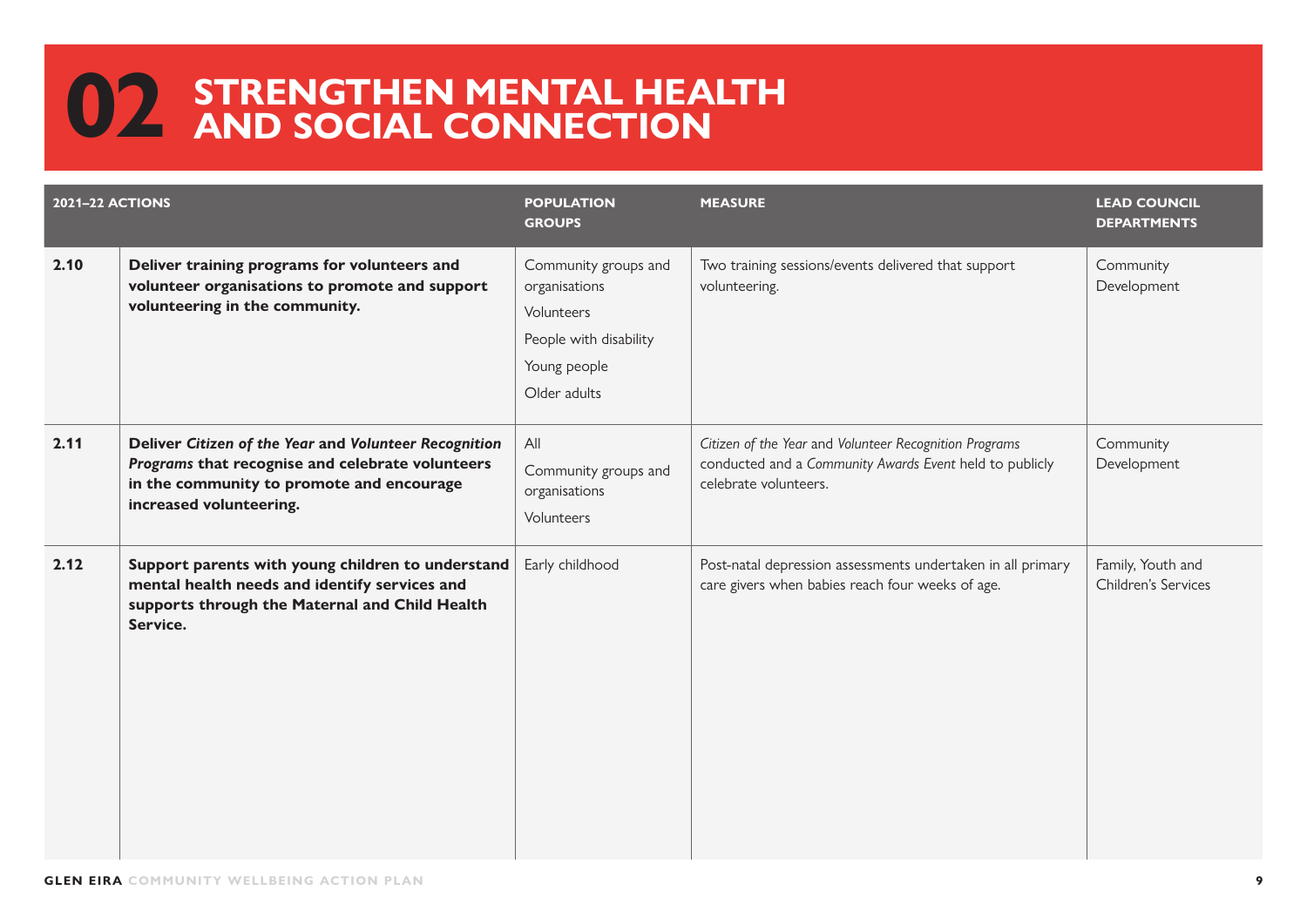### **03 ENHANCE ACTIVE LIVING**

Our priority to enhance active living will improve physical health in our community. Physical activity is important for maintaining good physical and mental health and preventing disease. We will promote and support active recreation and sport, both structured and unstructured, from walking, cycling and play to competitive sport and active exercise. We will improve the built environment to be more accessible, safe, walkable and interconnected — with improvements to green and open spaces, parks, neighbourhoods and reserves that support healthy activities for our community to experience in their everyday lives.

The objectives to progress the priority to enhance active living are:

- **> Increase rates of participation in physical activity.**
- **> Enhance accessibility, safety, walkability and interconnectedness across the built environment.**
- **> Maximise opportunities for an active ommunity through capacity building and partnerships.**
- **> Conduct campaigns that promote active healthy lifestyles.**

Our success will be measured by demonstrated gains in:

- increased awareness of active living opportunities;
- increased participation in physical activity; and
- community satisfaction in active living programs.

The following are our actions for enhancing active living in 2021–2022.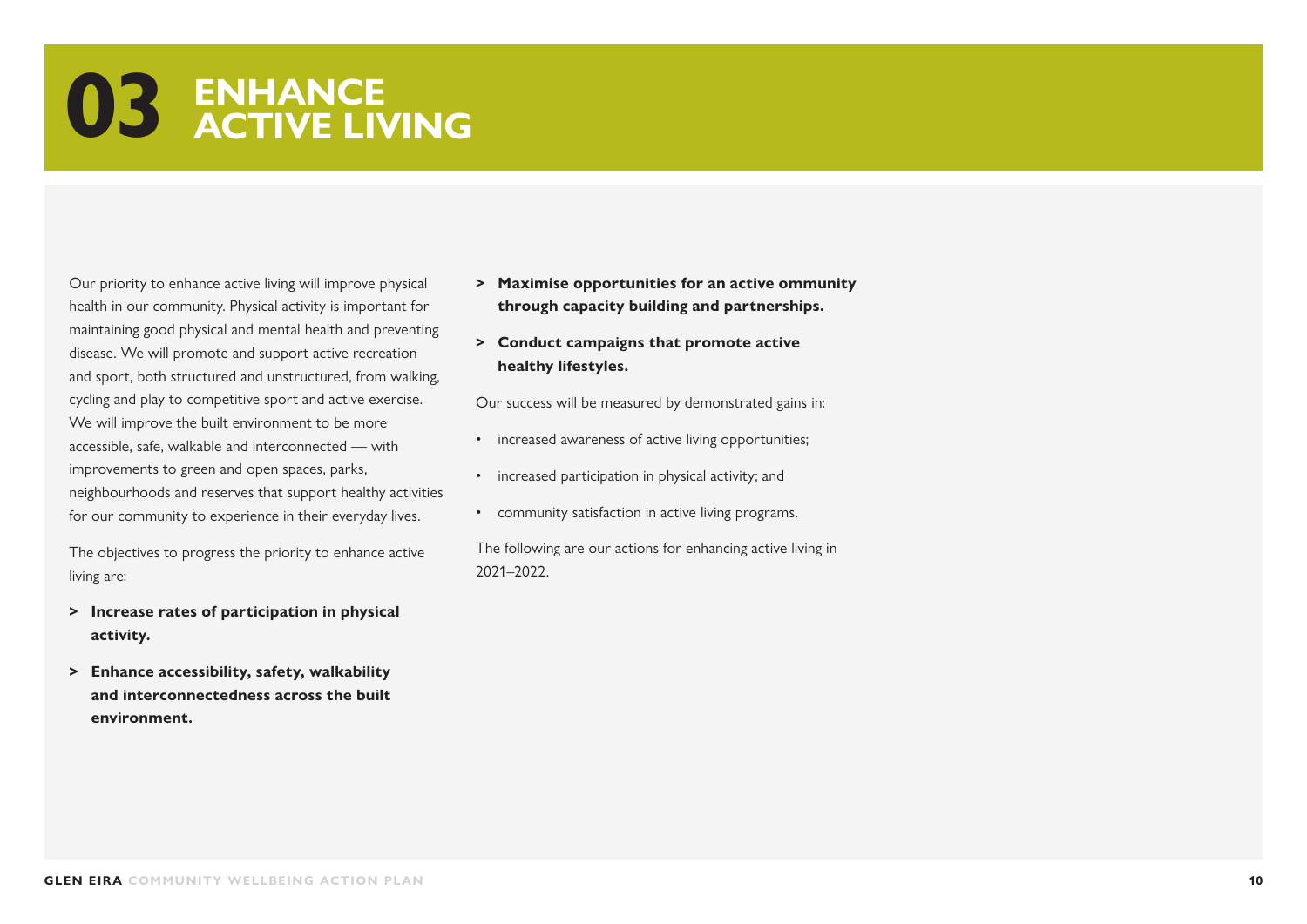# **03 ENHANCE ACTIVE LIVING**

| <b>2021-22 ACTIONS</b> |                                                                                                                                                                                                | <b>POPULATION</b><br><b>GROUPS</b>                     | <b>MEASURE</b>                                                                                                                                                                                                                                            | <b>LEAD COUNCIL</b><br><b>DEPARTMENTS</b> |
|------------------------|------------------------------------------------------------------------------------------------------------------------------------------------------------------------------------------------|--------------------------------------------------------|-----------------------------------------------------------------------------------------------------------------------------------------------------------------------------------------------------------------------------------------------------------|-------------------------------------------|
| 3.1                    | Deliver accessible and inclusive programs through<br>our Glen Eira Leisure facilities to improve<br>participation rates of women, people with<br>disability and their carers and older adults. | All<br>People with disability<br>Women<br>Older adults | Six programs for people with disabilities delivered.<br>Two projects commenced that improve and support inclusion<br>of women.<br>Four subsidised Active Ageing exercise programs delivered<br>each week.<br>Subsidised carer exercise program developed. | Glen Eira Leisure                         |
| 3.2                    | Deliver the Great Walking Streets project which<br>will improve the condition, safety and accessibility<br>of high pedestrian footpaths to improve the built<br>environment for walking.       | All                                                    | Implementation of the Great Walking Streets project.                                                                                                                                                                                                      | Infrastructure Planning                   |
| 3.3                    | Deliver the GEL Anywhere physical activity<br>online fitness hub to increase accessibility and<br>participation rates of physical activity.                                                    | <b>Adults</b>                                          | Three hundred and fifty online classes delivered.                                                                                                                                                                                                         | Glen Eira Leisure                         |
| 3.4                    | Deliver the EveryBody Active support program at<br>Glen Eira Sports and Aquatic Centre to increase<br>accessibility and physical activity participation<br>rates for people with disability.   | People with disability                                 | Three thousand hours of programming for people with<br>disability to participate in.                                                                                                                                                                      | Glen Fira Leisure                         |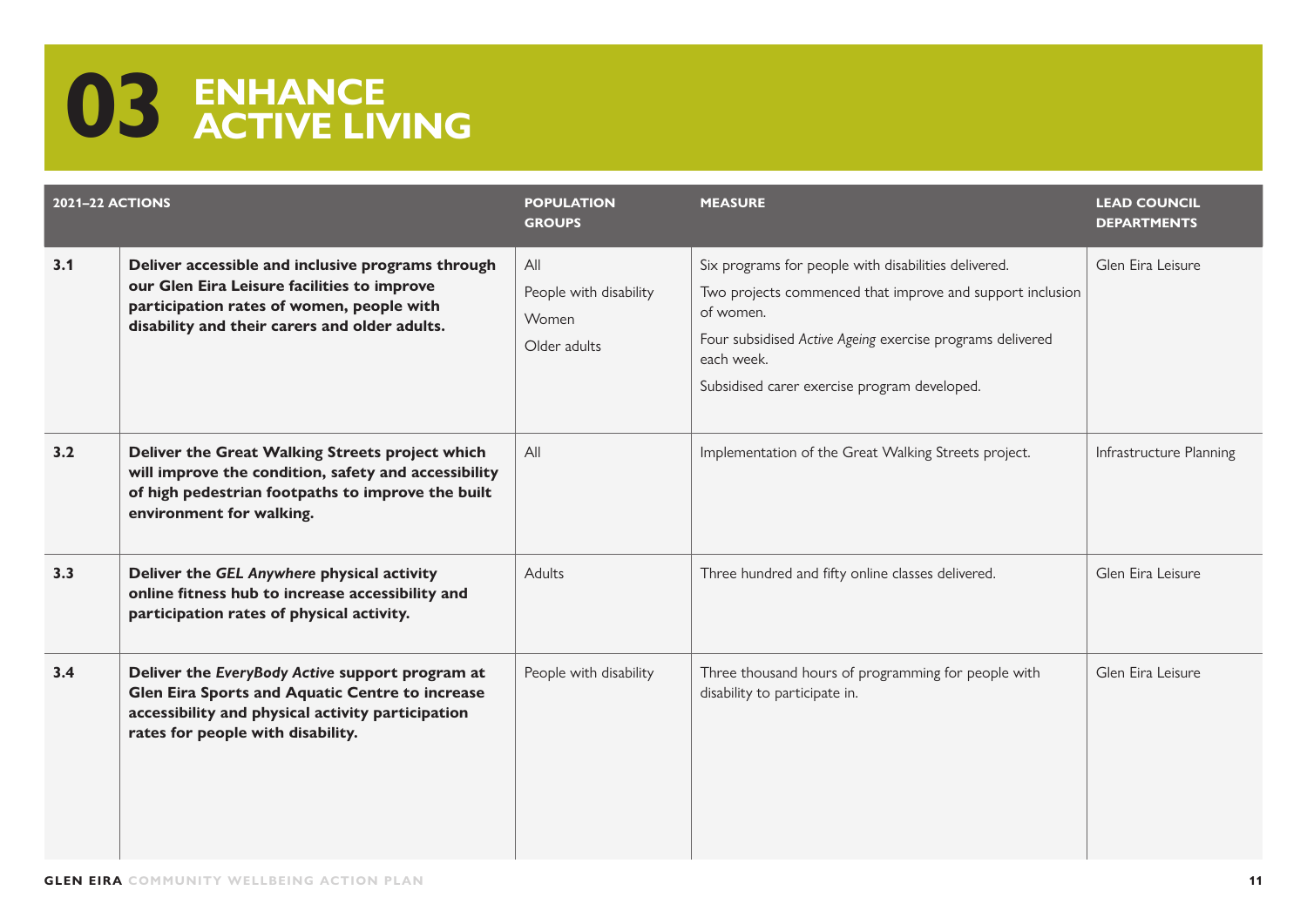# **03 ENHANCE ACTIVE LIVING**

| <b>2021-22 ACTIONS</b> |                                                                                                                                                                                                                                                                     | <b>POPULATION</b><br><b>GROUPS</b> | <b>MEASURE</b>                                                                                                                                | <b>LEAD COUNCIL</b><br><b>DEPARTMENTS</b>          |
|------------------------|---------------------------------------------------------------------------------------------------------------------------------------------------------------------------------------------------------------------------------------------------------------------|------------------------------------|-----------------------------------------------------------------------------------------------------------------------------------------------|----------------------------------------------------|
| 3.5                    | Provide pathway lighting through Rosanna Street<br>Reserve, Carnegie; Boyd Park and Springthorpe<br>Gardens, Murrumbeena; and Marara Road Reserve,<br>Caulfield South to improve safety and accessibility<br>and increase participation rates in physical activity. | All                                | Pathway lighting installed.                                                                                                                   | Recreation and<br>Open Space                       |
| 3.6                    | Construct a pathway through Riley Reserve,<br>Murrumbeena which will connect the Outer<br>Circle Railway with the Djerring Trail to improve<br>connectivity of the pathway network.                                                                                 | All                                | Pathway constructed.                                                                                                                          | Recreation and<br>Open Space                       |
| 3.7                    | Promote active transport options including<br>walking and cycling to increase participation<br>rates in physical activity.                                                                                                                                          | All                                | Three media campaigns delivered through online and printed<br>media.                                                                          | City Futures<br>Community Safety<br>and Compliance |
| 3.8                    | Deliver the Active Schools Go for Gold program<br>in partnership with primary schools to increase<br>children's participation rates in physical activity.                                                                                                           | Children                           | Fifteen primary schools recruited to participate in the Active<br>Schools Go for Gold program.                                                | Community Safety<br>and Compliance                 |
| 3.9                    | Deliver the Active April state-wide campaign in<br>Glen Eira to enhance our active community.                                                                                                                                                                       | All                                | Active April campaign delivered across the Glen Eira<br>community to promote the opportunities in sport,<br>recreation and physical activity. | Community<br>Development                           |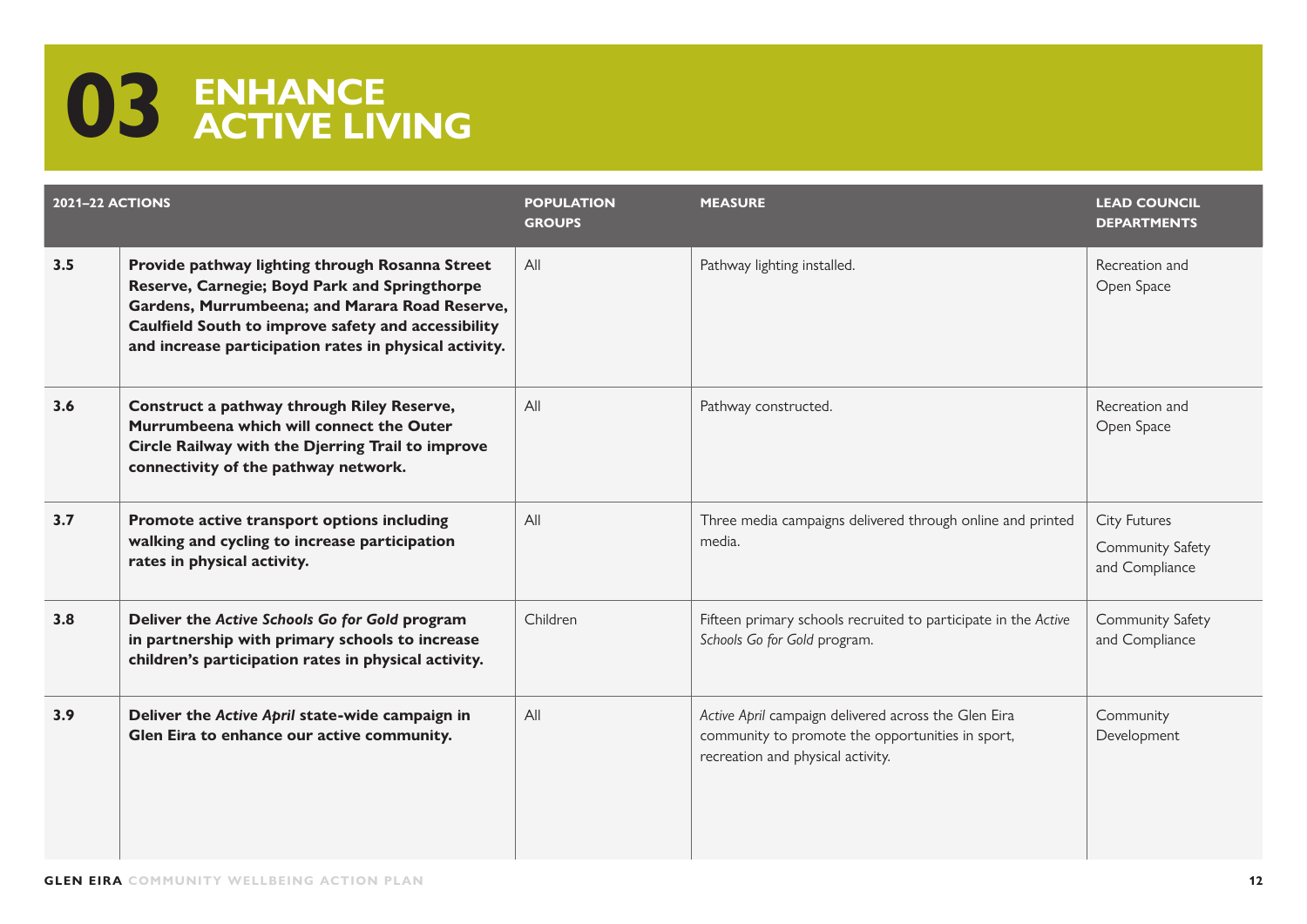#### **04 CREATE HEALTHIER ENVIRONMENTS**

Our priority to create healthier environments will support our community to make healthy lifestyle choices to reduce the impacts of disease and chronic health conditions. We will work to create healthier environments by promoting healthy food and drink options, and discouraging smoking, vaping and e-cigarettes, harmful alcohol and illicit drug consumption and harmful gambling behaviours. We will support people in our community who are experiencing high levels of disadvantage and vulnerability. We will advocate to Federal and State governments to improve our community's health and wellbeing outcomes through improved healthy environments.

The objectives to progress the priority to create healthier environments are:

- **> Promote benefits of the importance of healthy and nutritious food to help prevent long-term chronic disease.**
- **> Reduce harm to our community from tobacco, vaping, alcohol and other drugs, and gambling.**
- **> Improve access to services and community resources for people who experience health inequalities.**
- **> Raise awareness and provide education on current health and wellbeing topics across all ages and abilities.**

Our success will be measured by demonstrated gains in:

- promotion of opportunities for healthy eating and drinking options;
- increased activities that help to minimise tobacco use; and
- campaigns to raise community awareness on the harms caused by alcohol, other drugs and gambling.

The following are our actions for creating healthier environments in 2021–2022.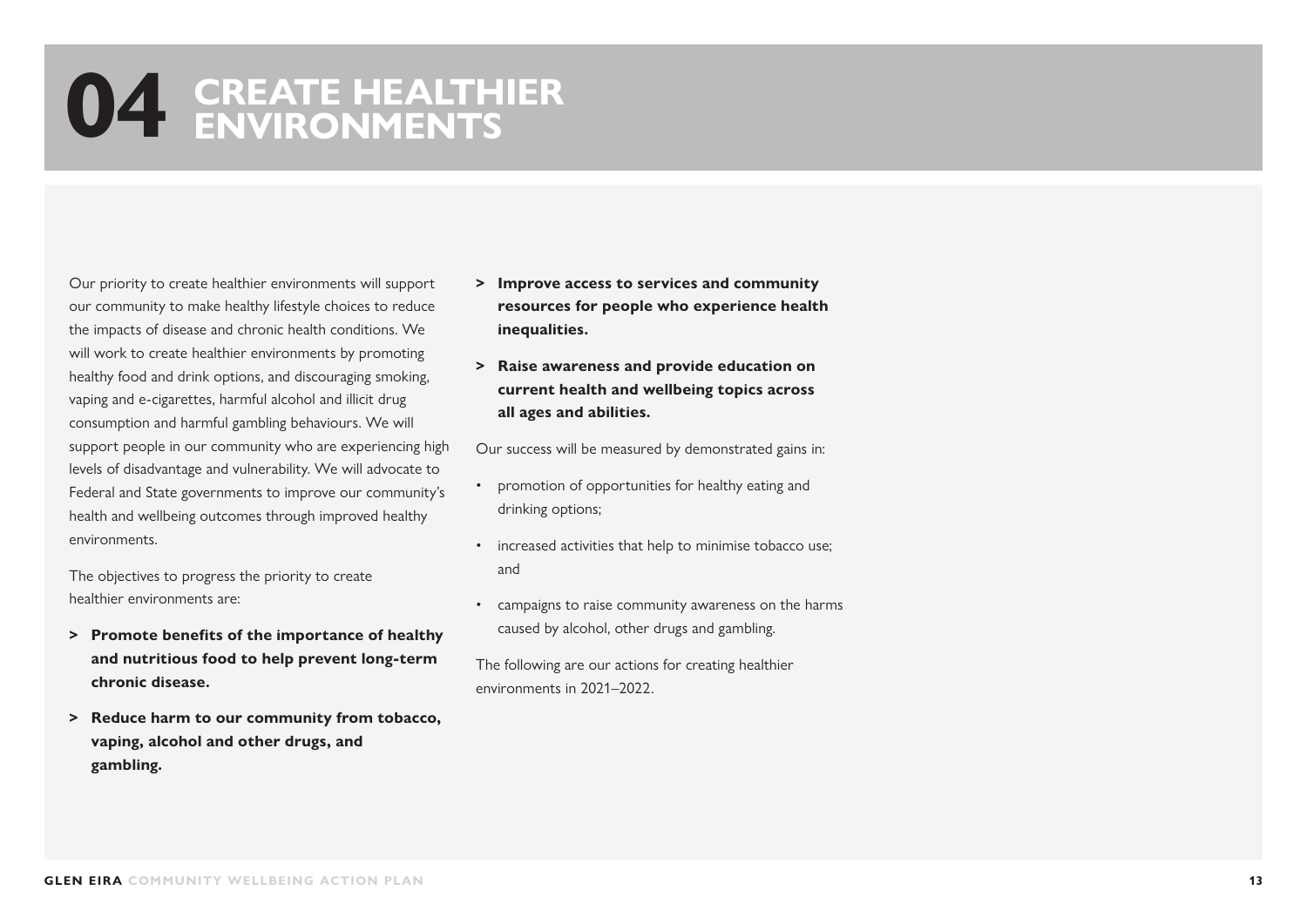### **04 CREATE HEALTHIER ENVIRONMENTS**

| <b>2021-22 ACTIONS</b> |                                                                                                                                                                                                                                                                                 | <b>POPULATION</b><br><b>GROUPS</b> | <b>MEASURE</b>                                                                                              | <b>LEAD COUNCIL</b><br><b>DEPARTMENTS</b> |
|------------------------|---------------------------------------------------------------------------------------------------------------------------------------------------------------------------------------------------------------------------------------------------------------------------------|------------------------------------|-------------------------------------------------------------------------------------------------------------|-------------------------------------------|
| 4.1                    | Deliver Living and Life Skills workshops for young<br>people that include topics on healthy life choices<br>to reduce harm and improve health and wellbeing.                                                                                                                    | Young people                       | Two workshops focusing on healthy lifestyles delivered for<br>young people.                                 | Family, Youth and<br>Children's Services  |
| 4.2                    | Support parents with information and education<br>at key milestones in children's development to<br>improve children's physical activity and intake<br>of healthy and nutritious food.                                                                                          | Children                           | Information and education provided at first-time parent<br>groups at two Maternal and Child Health Centres. | Family, Youth and<br>Children's Services  |
| 4.3                    | Deliver an educational program in Council's<br>Early Learning Centres to raise awareness about<br>healthy eating and oral health, physical activity<br>and movement, mental health and wellbeing,<br>sun protection, safe environments and tobacco,<br>alcohol and other drugs. | Children                           | Program delivered in line with State Government guidelines<br>and requirements.                             | Family, Youth and<br>Children's Services  |
| 4.4                    | Provide a workshop and information to senior<br>citizens groups about healthy eating to prevent<br>disease and improve health outcomes.                                                                                                                                         | Older adults                       | Healthy eating workshop delivered and information provided<br>to senior citizen groups.                     | Community<br>Development                  |
| 4.5                    | Provide healthy food options at Council events to<br>promote and encourage consumption of healthy<br>food.                                                                                                                                                                      | All                                | Eighty per cent of vendors offer healthy food options at<br>events.                                         | Libraries, Arts<br>and Culture            |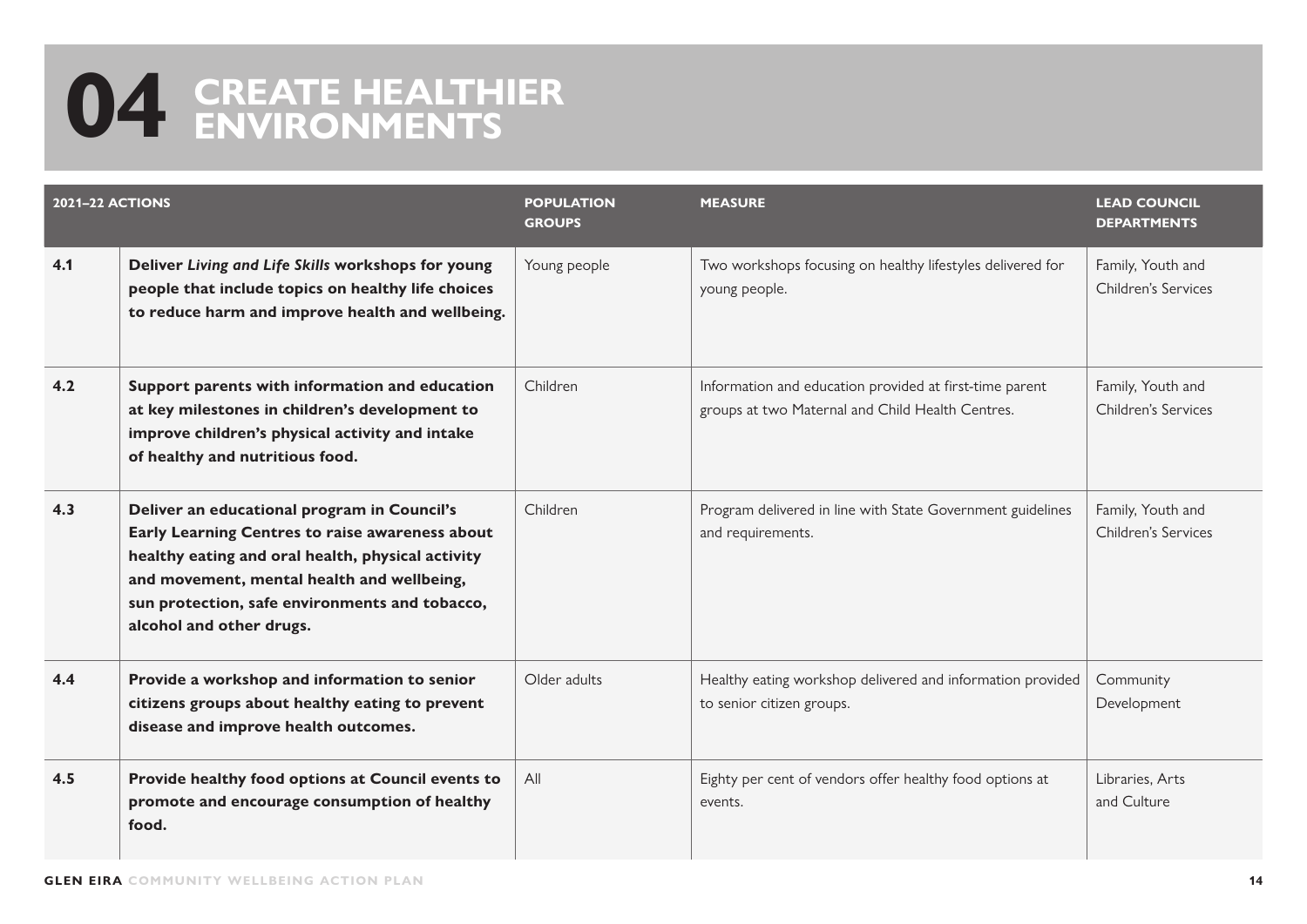### **04 CREATE HEALTHIER ENVIRONMENTS**

| <b>2021-22 ACTIONS</b> |                                                                                                                                                                                                                                           | <b>POPULATION</b><br><b>GROUPS</b> | <b>MEASURE</b>                                                                                                                       | <b>LEAD COUNCIL</b><br><b>DEPARTMENTS</b> |
|------------------------|-------------------------------------------------------------------------------------------------------------------------------------------------------------------------------------------------------------------------------------------|------------------------------------|--------------------------------------------------------------------------------------------------------------------------------------|-------------------------------------------|
| 4.6                    | Deliver the Taste for Health program that<br>recognises and promotes food businesses that<br>provide healthy and nutritious food.                                                                                                         | All                                | Program implemented.                                                                                                                 | Community, Safety<br>and Compliance       |
| 4.7                    | Provide education and enforcement to reduce<br>harm from tobacco.                                                                                                                                                                         | All                                | Tobacco retailers, eating and drinking areas and outdoor<br>locations assessed in line with Victorian Government<br>requirements.    | Community, Safety<br>and Compliance       |
| 4.8                    | Undertake community engagement to assess the<br>viability of creating additional smoke-free areas<br>within high-traffic zones to reduce harm from<br>tobacco.                                                                            | All                                | Community engagement completed and reviewed and<br>implementation of recommendations commenced.                                      | Community, Safety<br>and Compliance       |
| 4.9                    | Provide a campaign and activity for older adults in<br>partnership with Gamblers Help Southern to raise<br>awareness of gaming and gambling harm.                                                                                         | All<br>Older adults                | A campaign delivered to raise awareness about gambling<br>harm and an activity delivered for older adults.                           | Community<br>Development                  |
| 4.10                   | Deliver information and activities to older adults<br>and culturally diverse groups in the community to<br>promote healthy ageing and good health choices<br>that reduce harms caused by tobacco, vaping,<br>alcohol, drugs and gambling. | Older adults<br><b>CALD</b>        | Four health promotion and information sessions delivered to<br>older adults and CALD groups to promote healthy lifestyle<br>choices. | Community<br>Development                  |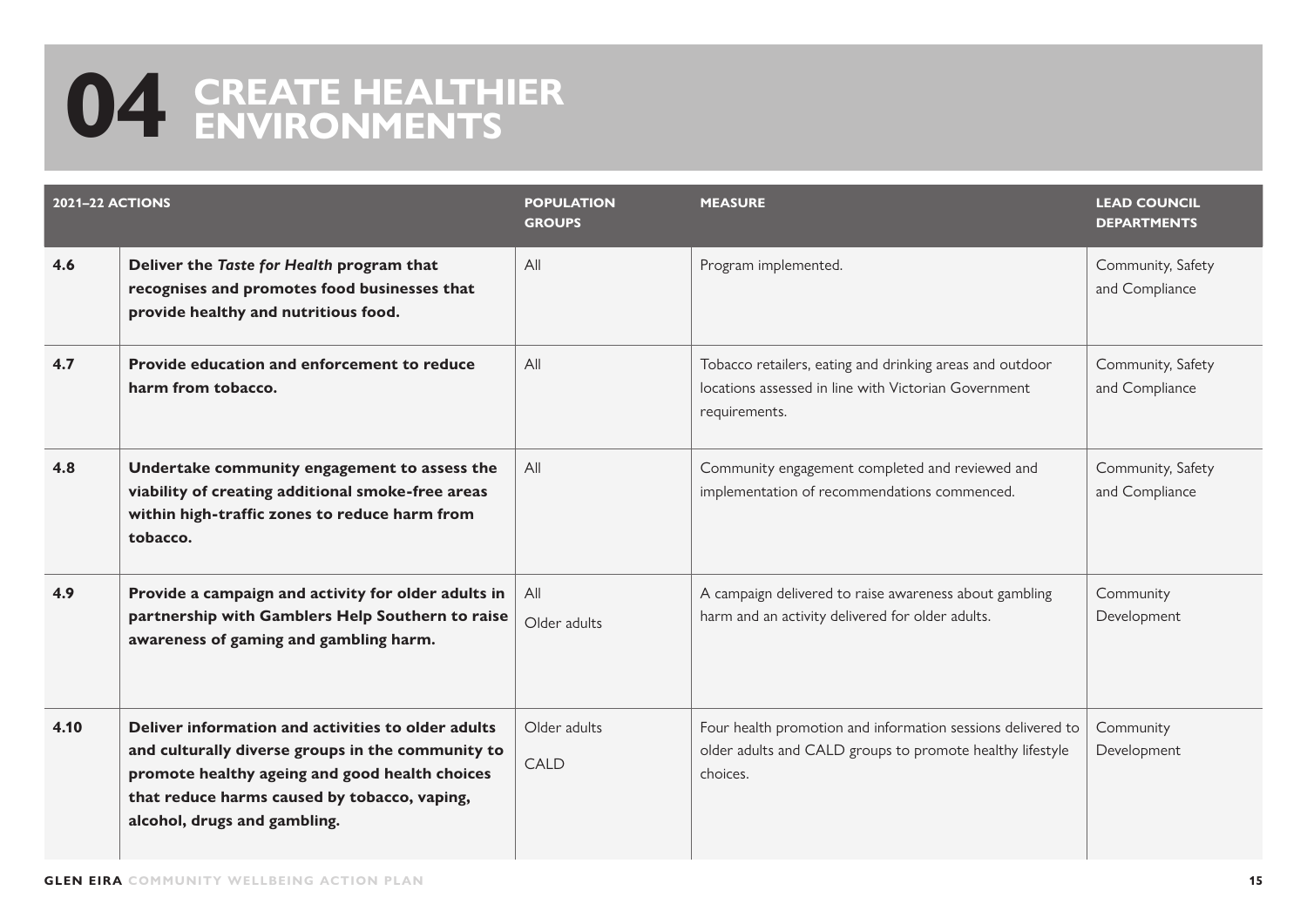Our priority to embrace creativity, learning and diversity supports a strong culture of social inclusion across the community. We will work to ensure all people are integrated into the fabric of our community and feel welcome now and throughout their lives. We will support this inclusion through our activities that promote lifelong learning and celebrate diversity and by facilitating a range of cultural and artistic events and initiatives across the community. The specific needs of our First Nations people and people of all ages with diverse identities, cultures, religions, sexualities, genders, abilities and caring responsibilities will be acknowledged, and each person will feel included and respected across services, organisations, businesses and community settings.

The objectives to progress the priority to embrace creativity, learning and diversity are:

- **> Deliver accessible, inclusive and diverse arts and cultural events, festivals and activities.**
- **> Provide inclusive opportunities for lifelong learning across all stages of life.**
- **> Facilitate opportunities for community-based arts and cultural activities**
- **> Celebrate our unique identities and build respect, inclusion and tolerance across ages, sexualities, genders, abilities, religions, and cultures.**
- **> Innovate our communication methods and messaging to make them inclusive and accessible for all.**
- **> Provide opportunities for creative expression and sharing of stories from all backgrounds and experiences across the community.**

Our success will be measured by demonstrated gains in:

- participation and flexibility in events and programs that support diversity;
- opportunities for learning and literacy programs across the community; and
- positive trends in community satisfaction across services and programs.

The following are our actions for embracing creativity, learning and diversity in 2021–2022.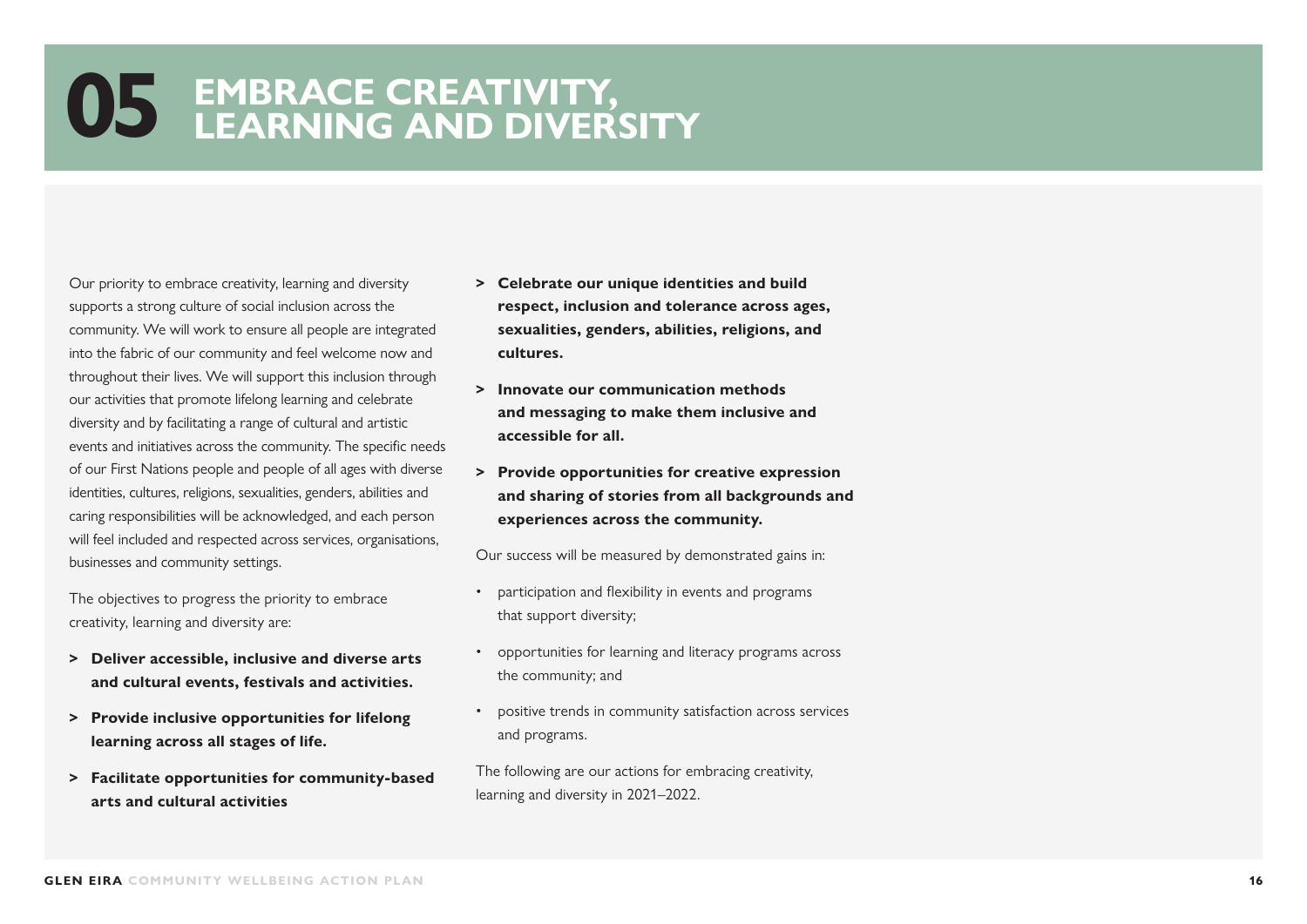| <b>2021-22 ACTIONS</b> |                                                                                                                                                                           | <b>POPULATION</b><br><b>GROUPS</b>                      | <b>MEASURE</b>                                                                             | <b>LEAD COUNCIL</b><br><b>DEPARTMENTS</b> |
|------------------------|---------------------------------------------------------------------------------------------------------------------------------------------------------------------------|---------------------------------------------------------|--------------------------------------------------------------------------------------------|-------------------------------------------|
| 5.1                    | Deliver an event on Australia Day 2022 to<br>recognise the significance of 26 January to First<br><b>Nations peoples.</b>                                                 | All<br>Aboriginal and Torres<br>Strait Islander peoples | An inclusive event for Aboriginal and Torres Strait Islander<br>people delivered.          | Community<br>Development                  |
| 5.2                    | Deliver events during Reconciliation Week 2022 to<br>contribute towards the reconciliation movement<br>for a just, equitable and reconciled community.                    | All<br>Aboriginal and Torres<br>Strait Islander peoples | A program of events is delivered.                                                          | Libraries, Arts and<br>Culture            |
| 5.3                    | <b>Deliver an Acknowledgement of Country</b><br>workshop to the Jewish Youth Groups' leadership<br>to promote respect and tolerance.                                      | Young people                                            | Acknowledgement of Country workshop held and<br>participant feedback collected.            | Community<br>Development                  |
| 5.4                    | <b>Promote Cultural Diversity Week and Harmony Day</b><br>to celebrate Glen Eira's rich faith and cultural<br>diversity.                                                  | All<br>CALD                                             | Promotional campaign delivered through online and printed<br>media and library promotions. | Community<br>Development                  |
| 5.5                    | Provide education sessions for older adults to<br>raise awareness about life stage planning, (eg.<br>wills, powers of attorney, housing options and<br>end-of-life care). | Older adults                                            | Two education sessions delivered.                                                          | Community<br>Development                  |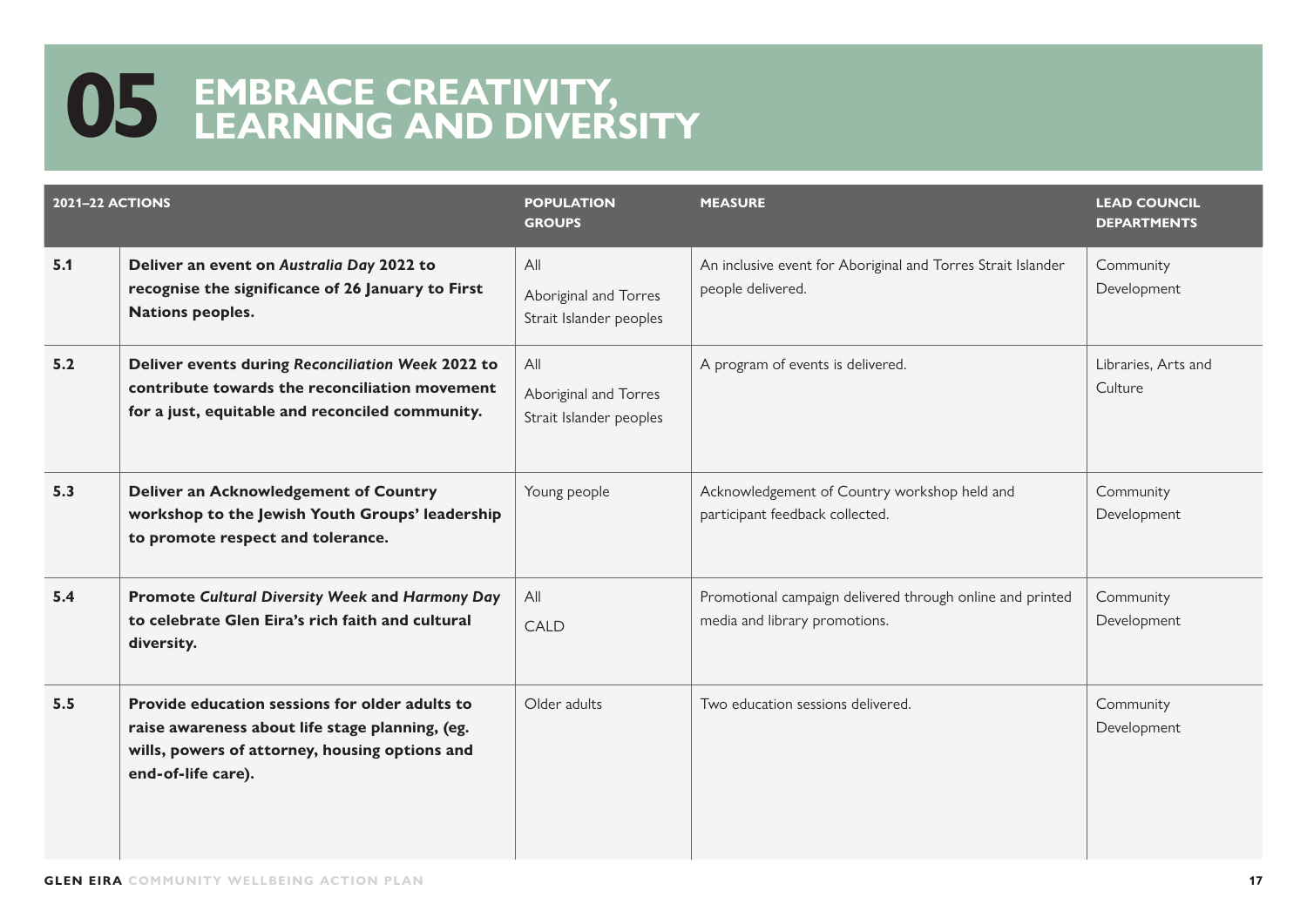| <b>2021-22 ACTIONS</b> |                                                                                                                                                                                                         | <b>POPULATION</b><br><b>GROUPS</b>     | <b>MEASURE</b>                                                                                                                                                                                                                                    | <b>LEAD COUNCIL</b><br><b>DEPARTMENTS</b>                  |
|------------------------|---------------------------------------------------------------------------------------------------------------------------------------------------------------------------------------------------------|----------------------------------------|---------------------------------------------------------------------------------------------------------------------------------------------------------------------------------------------------------------------------------------------------|------------------------------------------------------------|
| 5.6                    | <b>Implement an All-Abilities Employment Program</b><br>including EmployAbility Glen Eira and GROW<br>Glen Eira to increase employment and<br>volunteering opportunities for people with<br>disability. | Young people<br>People with disability | Year two of the EmployAbility Glen Eira and GROW Glen Eira<br>plan completed.<br>Eighteen participants supported into employment through<br>the All-Abilities Employment Program.<br>Mid-point evaluation of these three-year programs completed. | Community<br>Development                                   |
| 5.7                    | Deliver an activity to acknowledge International<br>Women's Day to celebrate local women and<br>respect for all women.                                                                                  | All<br>Women                           | Activity delivered to celebrate and show respect for<br>Glen Eira women.                                                                                                                                                                          | Community<br>Development<br>Libraries, Arts and<br>Culture |
| 5.8                    | Deliver an online activity for volunteers and<br>people with disabilities to celebrate and<br>acknowledge accessibility, inclusiveness and<br>participation in community life.                          | All<br>People with disability          | Online activity delivered in conjunction with International Day<br>of Volunteers and International Day of People with Disabilities.                                                                                                               | Community<br>Development                                   |
| 5.9                    | Establish a Rainbow Pride Advisory Group that<br>is representative of our LGBTIQA+ community<br>to celebrate and acknowledge our diverse<br>identities and build respect and tolerance.                 | LGBTIQA+                               | Rainbow Pride Advisory Group established.                                                                                                                                                                                                         | Community<br>Development                                   |
| 5.10                   | Deliver digital access to local history content through<br>Council's website to celebrate Glen Eira's historic<br>identity and make past stories accessible for all.                                    | All                                    | Digital access to local history made available through<br>Council's website.                                                                                                                                                                      | Libraries, Arts and<br>Culture                             |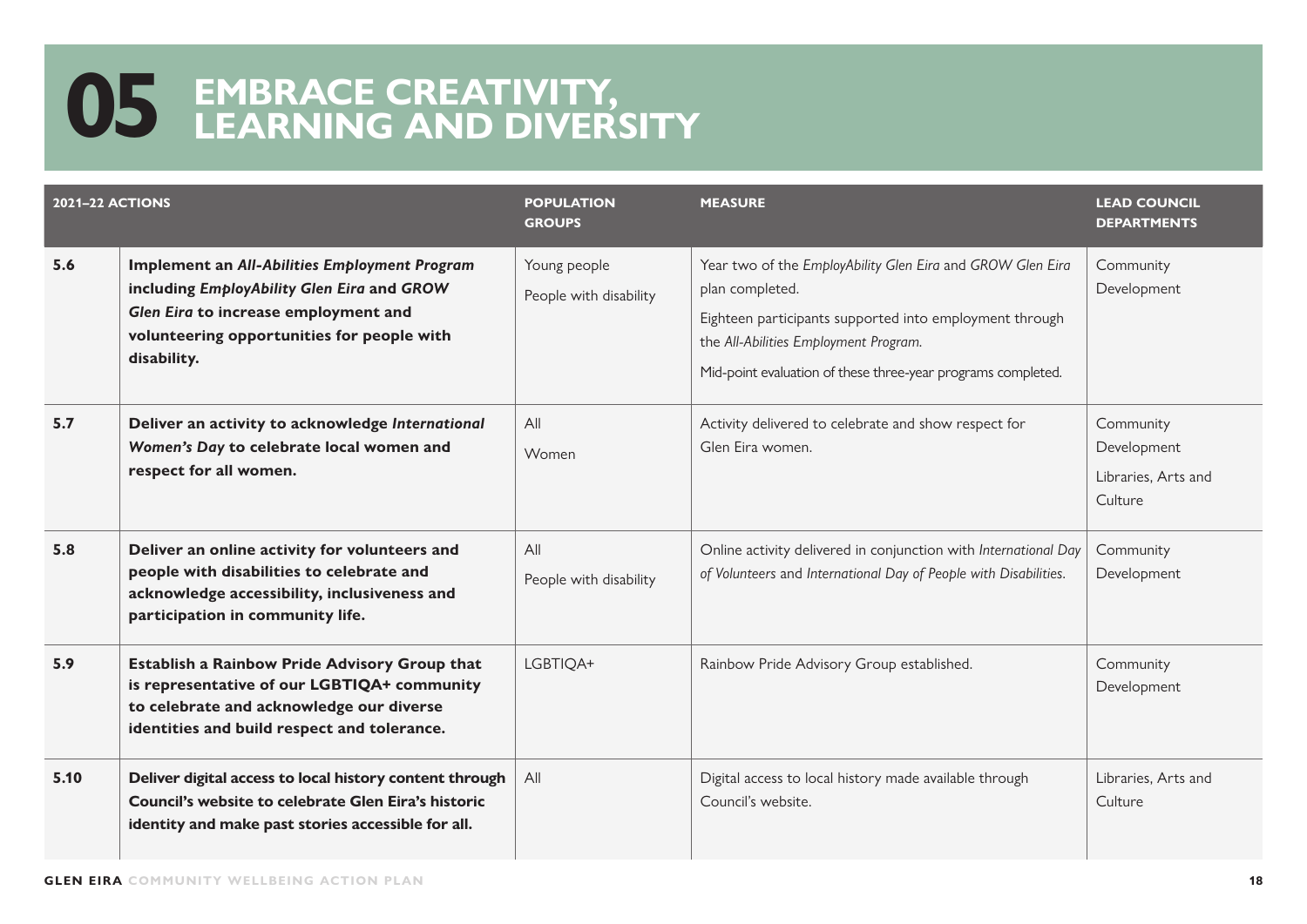| <b>2021-22 ACTIONS</b> |                                                                                                                                                                                                                                                                                                                                 | <b>POPULATION</b><br><b>GROUPS</b>       | <b>MEASURE</b>                                                                                                                                                                                                                      | <b>LEAD COUNCIL</b><br><b>DEPARTMENTS</b>       |
|------------------------|---------------------------------------------------------------------------------------------------------------------------------------------------------------------------------------------------------------------------------------------------------------------------------------------------------------------------------|------------------------------------------|-------------------------------------------------------------------------------------------------------------------------------------------------------------------------------------------------------------------------------------|-------------------------------------------------|
| 5.11                   | Promote positive stories of resilience, creative<br>expression and contributions made by different<br>population groups to celebrate inclusiveness,<br>diversity and respect for all people in Glen Eira.                                                                                                                       | All                                      | Six positive stories published in Glen Eira News that<br>recognise our rich diversity and cultural expression, healthy<br>ageing and people with disability.                                                                        | Community<br>Development                        |
| 5.12                   | <b>Expand the Glen Eira Gallery exhibition</b><br>programming to attract a diverse range of artists/<br>hirers and visitors which will increase artistic and<br>culturally diverse expression.                                                                                                                                  | All                                      | Four targeted Gallery campaigns delivered.                                                                                                                                                                                          | Libraries, Arts and<br>Culture                  |
| 5.13                   | Offer funded kindergarten for all three- and<br>four-year-old children in Council's Early Learning<br>Centres.                                                                                                                                                                                                                  | Children                                 | Kindergarten program made available for all eligible children<br>in Council's Early Learning Centres.                                                                                                                               | Family, Youth and<br>Children's Services        |
| 5.14                   | Finalise Glen Eira's municipal-wide Kindergarten<br>Infrastructure and Services Plan in partnership with<br>the Victorian Department of Education and Training<br>and commence a review and updating of the<br>infrastructure plan for Council-owned kindergartens<br>to ensure children can learn in purpose-built facilities. | Children                                 | Kindergarten Infrastructure and Services Plan in partnership<br>with the Victorian Department of Education and Training is<br>completed.<br>Review of Council-owned kindergartens is commenced.                                     | Family, Youth and<br>Children's Services        |
| 5.15                   | Conduct education and training to build the<br>capacity of educators in early childhood services<br>to deliver high-quality education and care<br>programs.                                                                                                                                                                     | Children<br>Early childhood<br>educators | Two Early Years Network meetings held.<br>Two early years professional development sessions held.<br>Four yarning circles delivered in partnership with the<br>Department of Education and Training for early learning<br>services. | Family, Youth and<br><b>Children's Services</b> |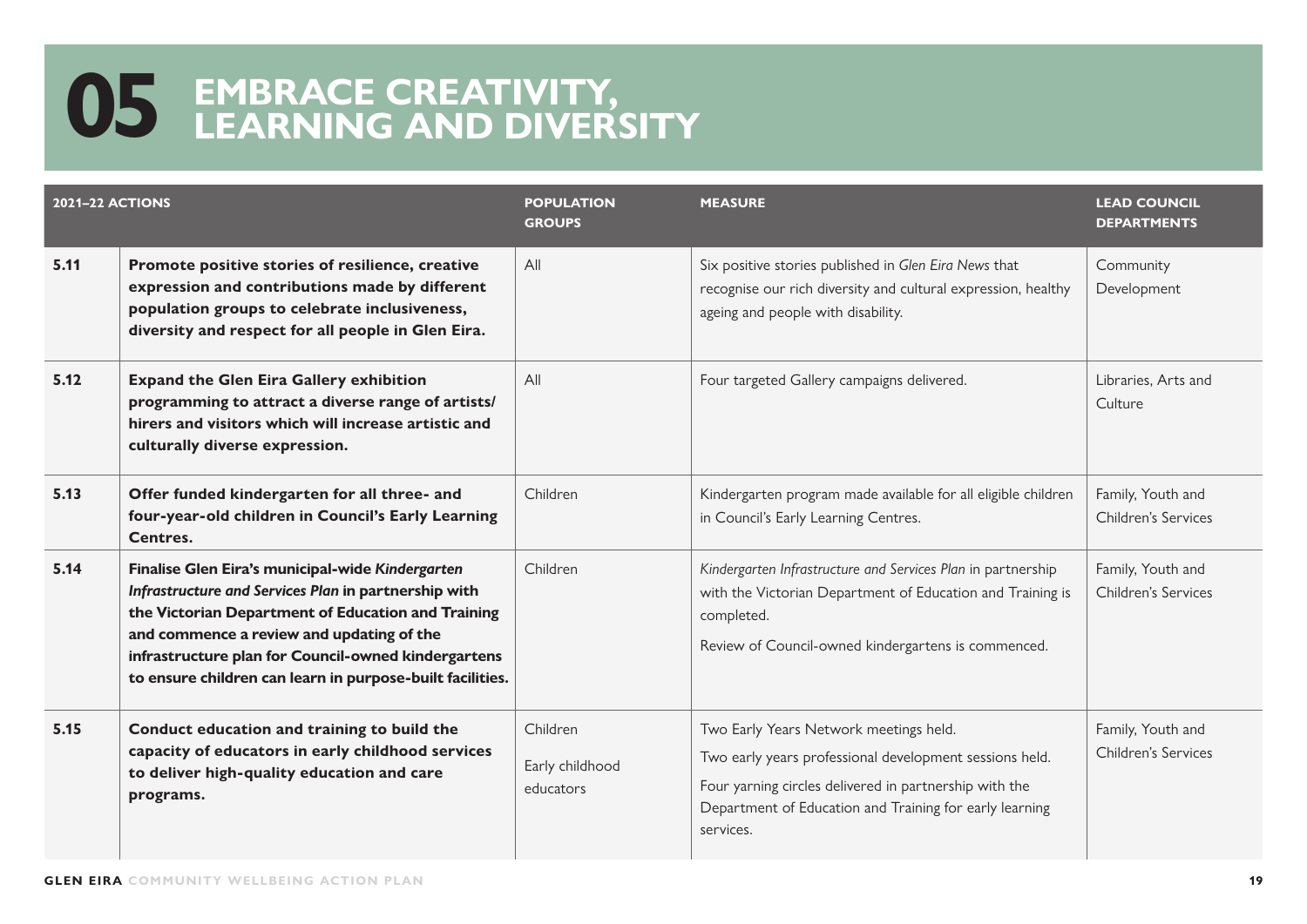#### **06 PROMOTE RESPECT, CARE AND EQUITY**

Our priority to promote respect, care and equity is important to help keep our community safe from all forms of inequality and violence. We will work to create a community where people across all ages, genders, diverse identities and abilities are nurtured, respected and protected. We will promote and raise a greater awareness of respectful and healthy relationships and we will ensure the people in our community who are at risk are aware of the supports available to them. We hope to create spaces where everyone feels safe in their neighbourhoods and homes, especially women, children and older people.

The objectives for progressing the priority of respect, care and equity are:

- **> Promote and provide opportunities to enhance equitable, healthy and respectful relationships in the community.**
- **> Participate in national, state and local initiatives that raise awareness and promote safety.**
- **> Participate in partnerships to promote gender equality, respect and the prevention of violence.**
- **> Set the foundations as a community leader for gender diversity and equality.**
- **> Promote information to support people in the community who are at risk or in need of support.**

Our success will be measured by demonstrated gains in:

- promotion of respectful relationships and gender equality across the community; and
- positive trends in attitudes that support respect, equality and safety across the community.

The following are our actions for promoting respect, care and equity in 2021–2022.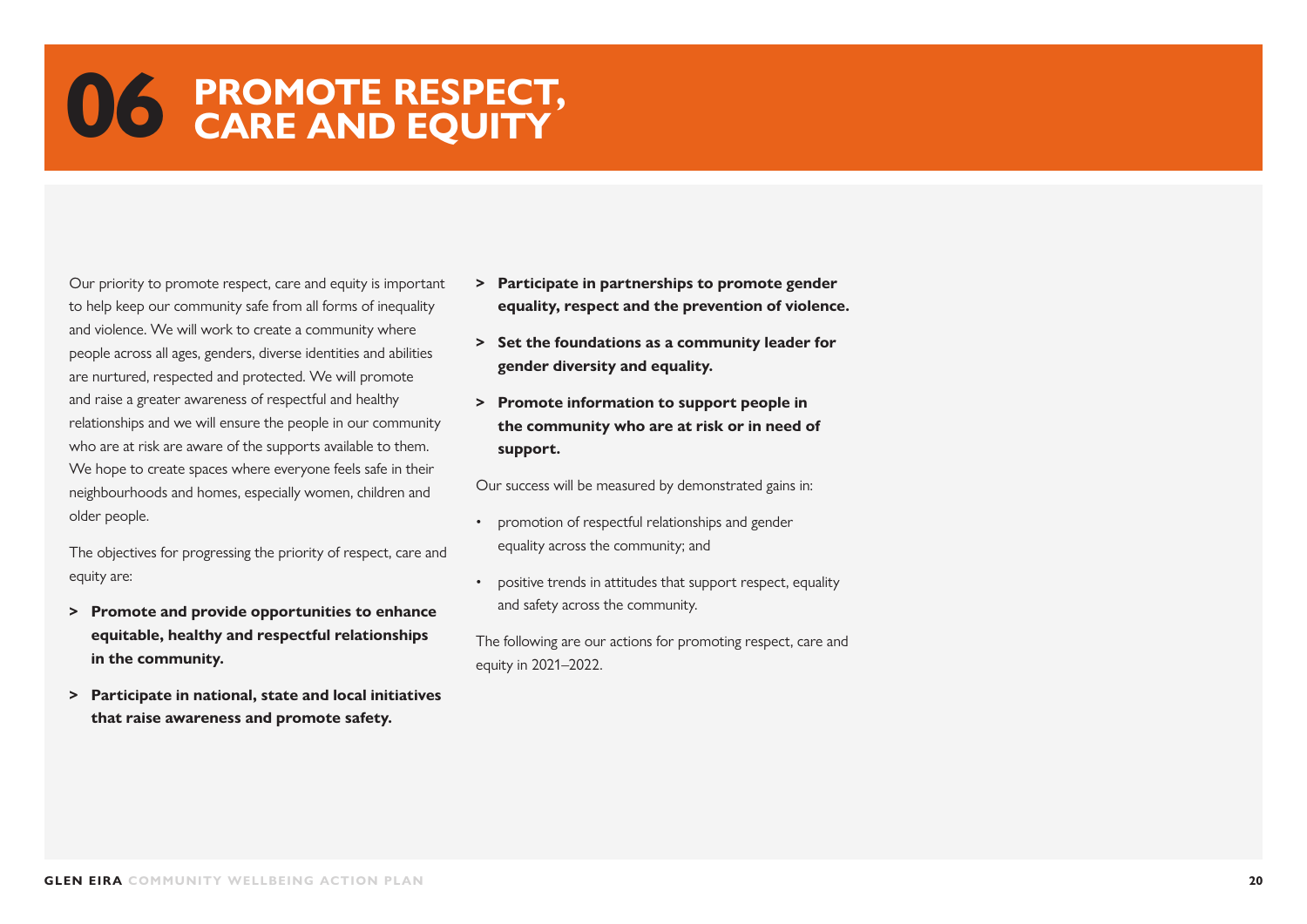#### **06 PROMOTE RESPECT, CARE AND EQUITY**

| <b>2021-22 ACTIONS</b> |                                                                                                                                                                                   | <b>POPULATION</b><br><b>GROUPS</b> | <b>MEASURE</b>                                                                                                                         | <b>LEAD COUNCIL</b><br><b>DEPARTMENTS</b> |
|------------------------|-----------------------------------------------------------------------------------------------------------------------------------------------------------------------------------|------------------------------------|----------------------------------------------------------------------------------------------------------------------------------------|-------------------------------------------|
| 6.1                    | Implement the final year of the Glen Eira<br>Community Safety Plan 2018-2022 to enhance<br>safety, support and wellbeing.                                                         | All                                | Completion of 90 per cent of the Glen Eira Community Safety<br>Action Plan 2020-2022.                                                  | Community<br>Development                  |
| 6.2                    | <b>Complete gender impact assessments on Council</b><br>programs or services to reflect gender equality,<br>respect and inclusion.                                                | All                                | Minimum of three gender impact assessments completed on<br>Council programs or services.                                               | Community<br>Development                  |
| 6.3                    | Participate in 16 Days of Activism - the<br>state-wide campaign for family violence<br>prevention to promote equality and respectful<br>relationships.                            | All<br>Women                       | 16 Days of Activism campaign delivered.                                                                                                | Community<br>Development                  |
| 6.4                    | Deliver information campaigns to promote family<br>violence prevention and respectful relationships in<br>the community.                                                          | All                                | Two campaigns to promote respectful relationships and<br>prevention of violence delivered through Council's online<br>and print media. | Community<br>Development                  |
| 6.5                    | Deliver educational activities to women's, men's,<br>disability and LGBTIQA+ groups to inform and<br>educate the community about equality, respect<br>and prevention of violence. | All                                | Two educational activities with community groups delivered<br>to address respect and equality.                                         | Community<br>Development                  |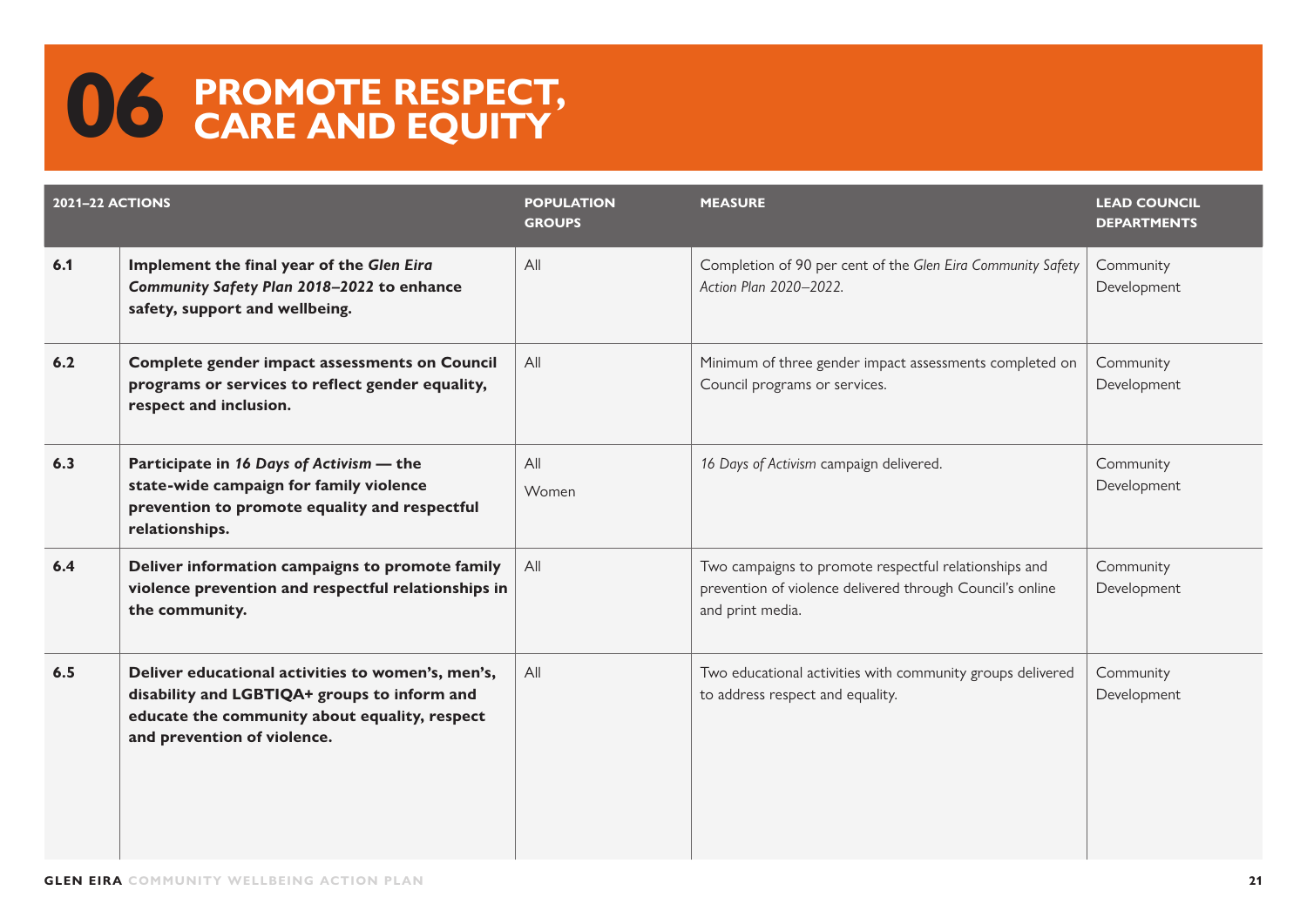#### **06 PROMOTE RESPECT, CARE AND EQUITY**

| <b>2021-22 ACTIONS</b> |                                                                                                                                                                           | <b>POPULATION</b><br><b>GROUPS</b>             | <b>MEASURE</b>                                                                                                                     | <b>LEAD COUNCIL</b><br><b>DEPARTMENTS</b> |
|------------------------|---------------------------------------------------------------------------------------------------------------------------------------------------------------------------|------------------------------------------------|------------------------------------------------------------------------------------------------------------------------------------|-------------------------------------------|
| 6.6                    | Deliver an information campaign that addresses<br>ageism to protect and respect older people in the<br>community.                                                         | Older adults                                   | An information campaign delivered through Council's online<br>and print media.                                                     | Community<br>Development                  |
| 6.7                    | Provide support to parents of young children<br>through an onsite legal service at a Maternal and<br>Child Health Centre to support the prevention of<br>family violence. | Women<br><b>CALD</b><br>People with disability | Delivery of monthly onsite legal advice provided by Peninsula<br>Community Legal Service at a Maternal and Child Health<br>Centre. | Family, Youth and<br>Children's Services  |
| 6.8                    | Establish a school-based program that builds the<br>capacity of young people to identify healthy and<br>unhealthy behaviour traits in relationships.                      | Young people                                   | Friendship program offered to all secondary schools in<br>Glen Eira.                                                               | Family, Youth and<br>Children's Services  |
| 6.9                    | Protect children and young people through the<br>implementation of the new Victorian Child Safe<br>Standards.                                                             | Children<br>Young people                       | Commence review and update relevant policies and<br>procedures.<br>Updated training module developed for all Council staff.        | Family, Youth and<br>Children's Services  |